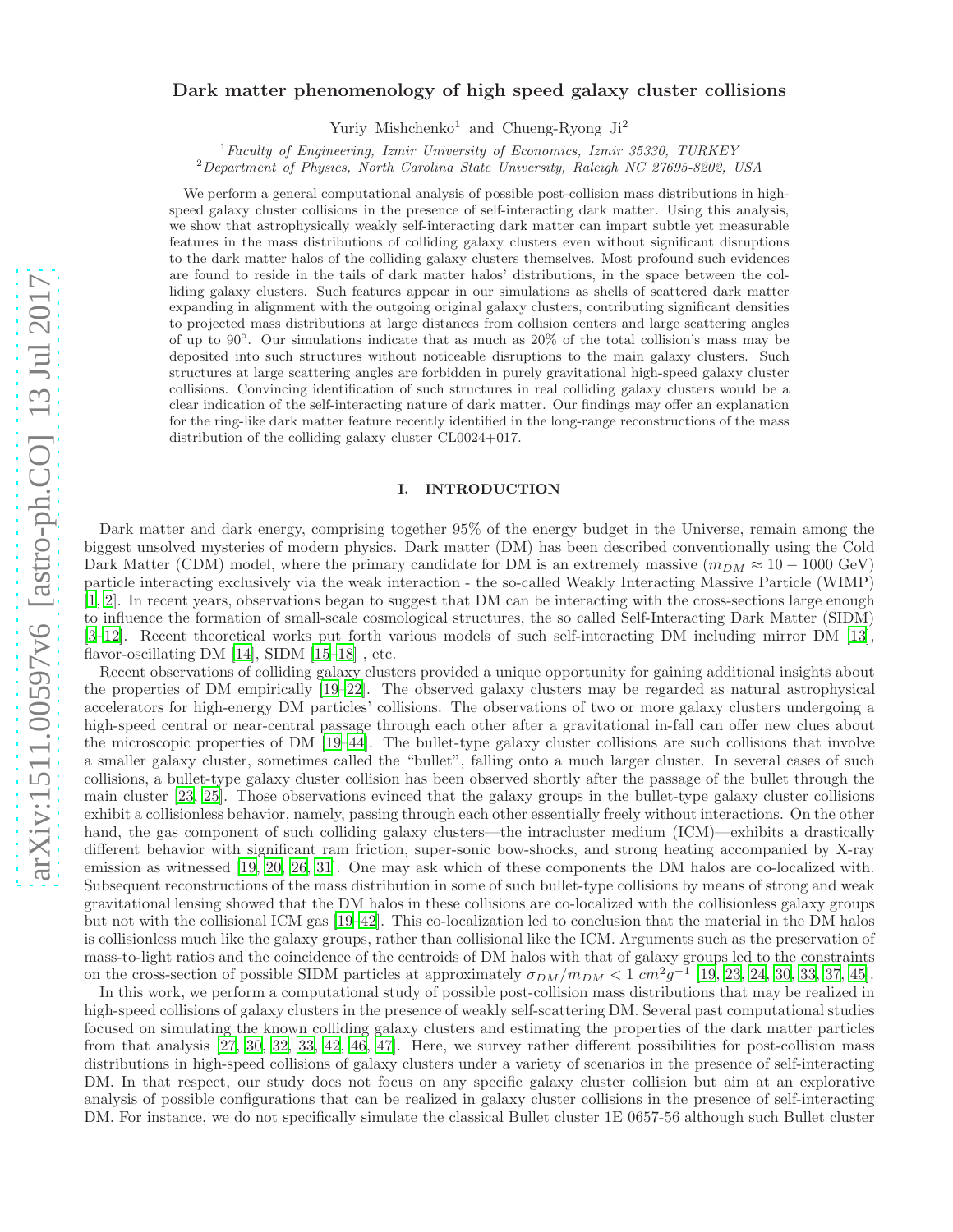observations motivated our study. A similar work in spirit has been recently published by Robertson, Massey and Eke [\[18,](#page-19-0) [48](#page-19-19)], where the focus has been on the changes in the shape of DM halos in the presence of DM self-interactions. In particular, it has been found that shape changes can significantly affect and make unreliable simple analyses of SIDM effects such as the calculation of DM halo centroids' lag. Our work can be viewed in a complementary light as such investigating the effects of DM self-interactions in the space around the colliding galaxy clusters, in the tails of DM mass distributions, arising due to astrophysically weak DM self-interactions and manifesting in the projected mass density maps of galaxy cluster collisions in the regions between and around the colliding galaxy clusters. We find that while the DM particle interactions with  $\sigma_{DM}/m_{DM} \approx 1$  cm<sup>2</sup>g<sup>-1</sup> and above cause severe disruption of colliding galaxy clusters, possibly leading to complete destruction and merger of their DM halos over cosmologically short time scales, a range of weaker DM self-interactions  $\sigma_{DM}/m_{DM} \approx 0.1-0.5$   $cm^2g^{-1}$  can create weak yet detectable features in DM mass distributions around the colliding galaxy clusters, while not causing major distortions in the main galaxy clusters themselves. One such feature is the shell of scattered DM material that forms due to the scattering of DM particles off each other during the passage of the DM halos of colliding galaxy clusters through each another. Such shells can produce noticeable differences in the projected mass density maps of SIDM galaxy cluster collisions, in the form of extended concentrations of DM at large distances either from the collision center or the outgoing galaxy groups and large scattering angles. It is interesting that strikingly resembling structures can be spotted in many mass reconstructions of colliding galaxy clusters in the literature [\[31](#page-19-8), [37,](#page-19-13) [39](#page-19-20), [40\]](#page-19-21). A scattered DM shell may also explain the ring-like DM feature recently observed in a long-range reconstruction of the mass distribution in the galaxy cluster CL0024+17 [\[29](#page-19-22)]. Convincing observations of such features in high-speed galaxy cluster collisions can provide a clear evidence of the self-interacting nature of DM.

The remainder of the paper is organized as follows. In Section [II,](#page-1-0) we discuss the methodology of our study. In Section [III,](#page-5-0) we survey different types of post-collision mass distributions with respect to the parameters such as collision's speed, mass, DM self-interaction strength, etc. In this Section (subsection [III D\)](#page-7-0), we discuss the conditions necessary for the astrophysical observation of the effects associated with the self-interacting nature of DM in galaxy cluster collisions. The summary and conclusions follow in Section [IV.](#page-15-0) In Appendix [A,](#page-16-0) we provide the summary of the algorithms used in this work. In Appendix [B,](#page-17-0) we present the numerical checks related to the convergence and accuracy of our numerical simulations.

#### <span id="page-1-0"></span>II. METHODOLOGY

The bulk of our study focused on carrying out a set of simulations of galaxy cluster collisions using Particle Mesh method and collisional DM particles. In this section, we discuss the details of these simulations' initialization, evaluating DM particle collisions, evaluating gravitational evolution, and selecting the simulation parameters.

#### <span id="page-1-1"></span>A. Simulation's initial conditions

We use Plummer profile [\[49](#page-19-23), [50\]](#page-19-24) obtained as the result of equilibrating a cloud of collisional DM particles in selfconsistent gravitational potential to set up the initial particle distribution of colliding halos. Such Plummer profile reproduces closely the soft-core King model's mass profile, used in some literature in the past as an empirical model of SIDM halos [\[23](#page-19-4), [30](#page-19-11)], up to the halo's virial radius  $r_{200}$  and soft-truncates at  $r_{200}$  as is seen Fig. [1.](#page-2-0) Note that Navarro-Frenk-White (NFW) mass profile [\[51\]](#page-19-25), popular in CDM literature, is unsuitable for modeling the collisional SIDM halos because NFW profile does not allow for the presence of soft halo cores necessarily present in SIDM halos [\[12,](#page-18-3) [52](#page-19-26)[–57](#page-19-27)]. Particle-particle scatterings of DM particles in the central regions of SIDM halos are known to reduce the central density of such halos resulting in an isothermal-like behavior of mass density at small radii, differently from the central cusp of NFW profile. The so called approximate King model's profile,  $\rho(r) = \rho_0/(1 + r^2/r_c^2)^{3/2}$ , had been used to ad-hoc model SIDM halos by introducing into NFW profile a soft core of radius  $r_c$ . The SIDM halo profile in this work has been obtained directly by equilibrating self-scattering halo of SIDM particles and can be indeed represented using such King profile very well.

The specific parameters of the initial particle distributions are as follows: The profiles were created with  $N =$ 100, 000 particles with total mass of  $2.5 \cdot 10^{14} M_{\odot}$  at per-particle mass of  $1.125 \cdot 10^{9} M_{\odot}$ . The scale radius parameter of the Plummer density was  $r_s = 0.24$  Mpc, the core radius was  $r_c = 0.15$  Mpc, and the virial radius was  $r_{200} = 0.6$ Mpc, corresponding to the effective concentration parameter of  $c = r_{200}/r_c = 4$ .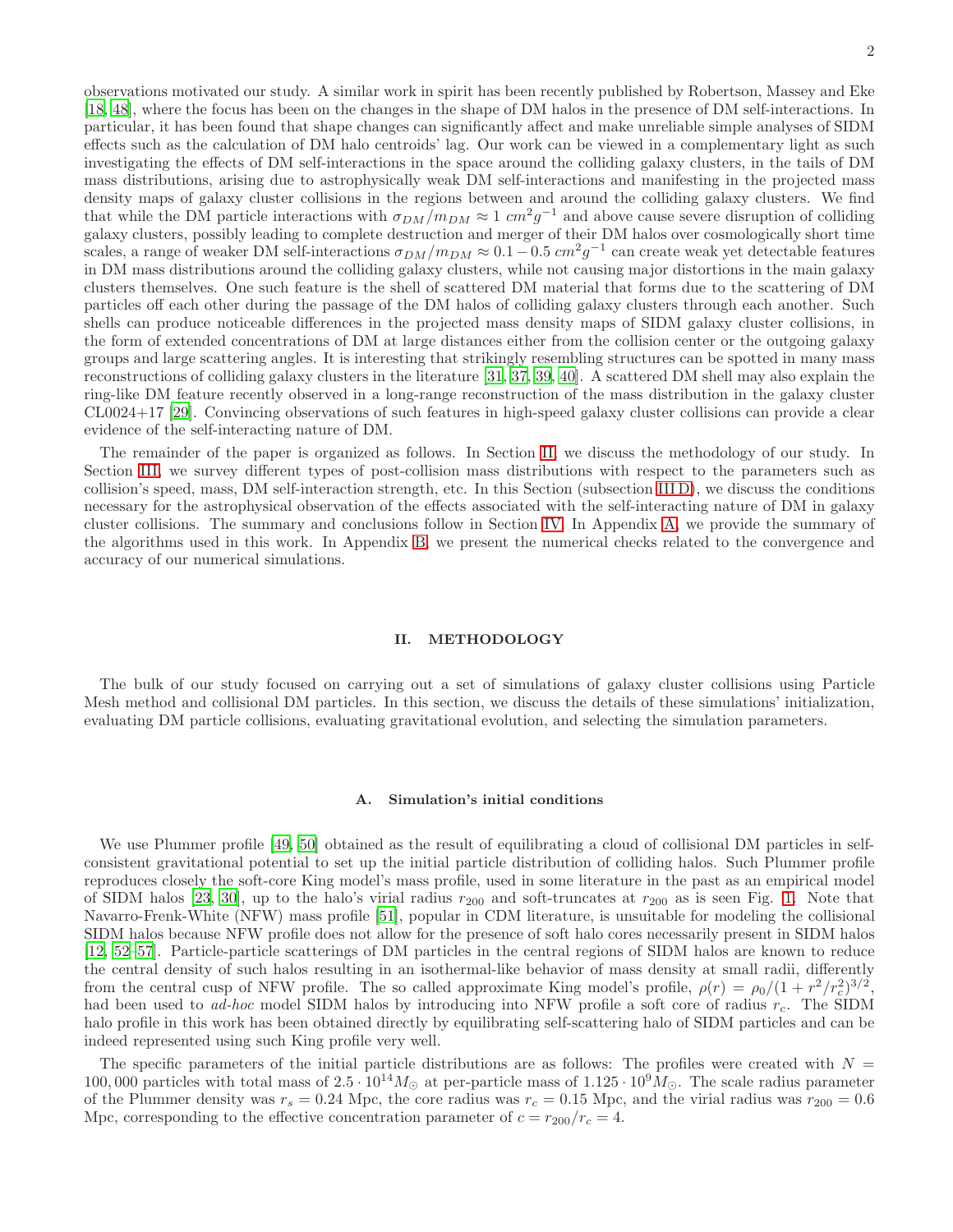

<span id="page-2-0"></span>FIG. 1. The initial mass profile of SIDM halos used in this work, blue diamonds, is the the Plummer density shown with brown dashed line. Also shown is the approximate King model's profile used in [\[23](#page-19-4), [30](#page-19-11)], green dash-dotted line. NFW profile [\[51](#page-19-25)] (red dashed line) and the isothermal profile [\[50\]](#page-19-24) (black dashed line,  $\rho(r) = \rho_0/(1 + r^2/r_c^2)$ ) are also shown for reference. The profile's 1/2-level half-width and the virial radius are indicated with labels  $r_{1/2}$  and  $r_{200}$ , respectively.

## <span id="page-2-2"></span>B. Simulation of SIDM particle-particle scattering

The non-gravitational interactions in SIDM halos, that is, the particle-particle scatterings of SIDM particles, were modeled by scattering simulated particles when they occupied the same cell of the simulation's spatial grid  $\mathcal G$  (see the next subsection IIC for the definition of  $G$ ). That is, each pair of such particles scattered with the probability

$$
P = \alpha V_{rel} \Delta t,\tag{1}
$$

where  $V_{rel} = |\vec{v_1} - \vec{v_2}|$  is the relative speed of the two particles,  $\Delta t$  is the simulation time step, and  $\alpha$  is an effective numerical parameter controlling the intensity of DM self-scattering. Robertson, Massey and Eke have addressed many of the science goals discussed in the present work by using essentially similar model with different anisotropic DM particle-particle interactions in their recent work [\[18\]](#page-19-0). In principle, it is conceivable that different particle physics models will predict very different scattering probabilities. Fundamentally, in quantum field theoretic models, the coupling constant of particle interaction provided by a given model estimates the probability of particle scattering. The physical coupling constant in the renormalizable quantum field theory may be defined through multi-loop calculations with self-consistent regularization procedures. The scattering cross section predicted by such models would then be the key to test the validity of the models in comparison with experimental data. Lacking evidence for such sophisticated models at present, we assume in this work the simplest isotropic scattering model parametrized by a single cross-section parameter related to the numerical parameter  $\alpha$  via

<span id="page-2-3"></span>
$$
\frac{\sigma_{DM}}{m_{DM}} = \alpha \frac{N_{tot} d^3}{M_{tot}},\tag{2}
$$

where  $M_{tot}$  is the total simulation mass,  $N_{tot}$  is the total number of simulated particles, and d is the resolution of the simulation grid, G. Then, the scattering of DM particles was evaluated as follows: First, the Center-of-Mass velocity,  $\vec{V}_{CM} = (\vec{v}_1 + \vec{v}_2)/2$ , and the relative speed,  $V_{rel} = |\vec{v}_1 - \vec{v}_2|$ , of the scattering particles were computed. Second, a new direction for the relative velocities,  $\vec{n}$ , was selected uniformly at random on a unit sphere, assuming elastic and isotropic scattering. The velocities of the particles were then updated as

$$
\vec{v}'_1 = \vec{V}_{CM} + \frac{1}{2}V_{rel}\vec{n}, \n\vec{v}'_2 = \vec{V}_{CM} - \frac{1}{2}V_{rel}\vec{n}.
$$
\n(3)

Further details of this implementation of the DM particle-particle scattering in our simulations are presented in the algorithm in Appendix [A.](#page-16-0)

## <span id="page-2-1"></span>C. Simulation of SIDM gravitational evolution

Gravitational evolution of SIDM particles was implemented using Particle Mesh algorithm in Matlab. Namely, a continuous spatial distribution of mass  $\rho(\vec{x}, t)$  was modeled by using a collection of N particles  $\vec{r}_i(t)$ ,  $i = 1...N$ ,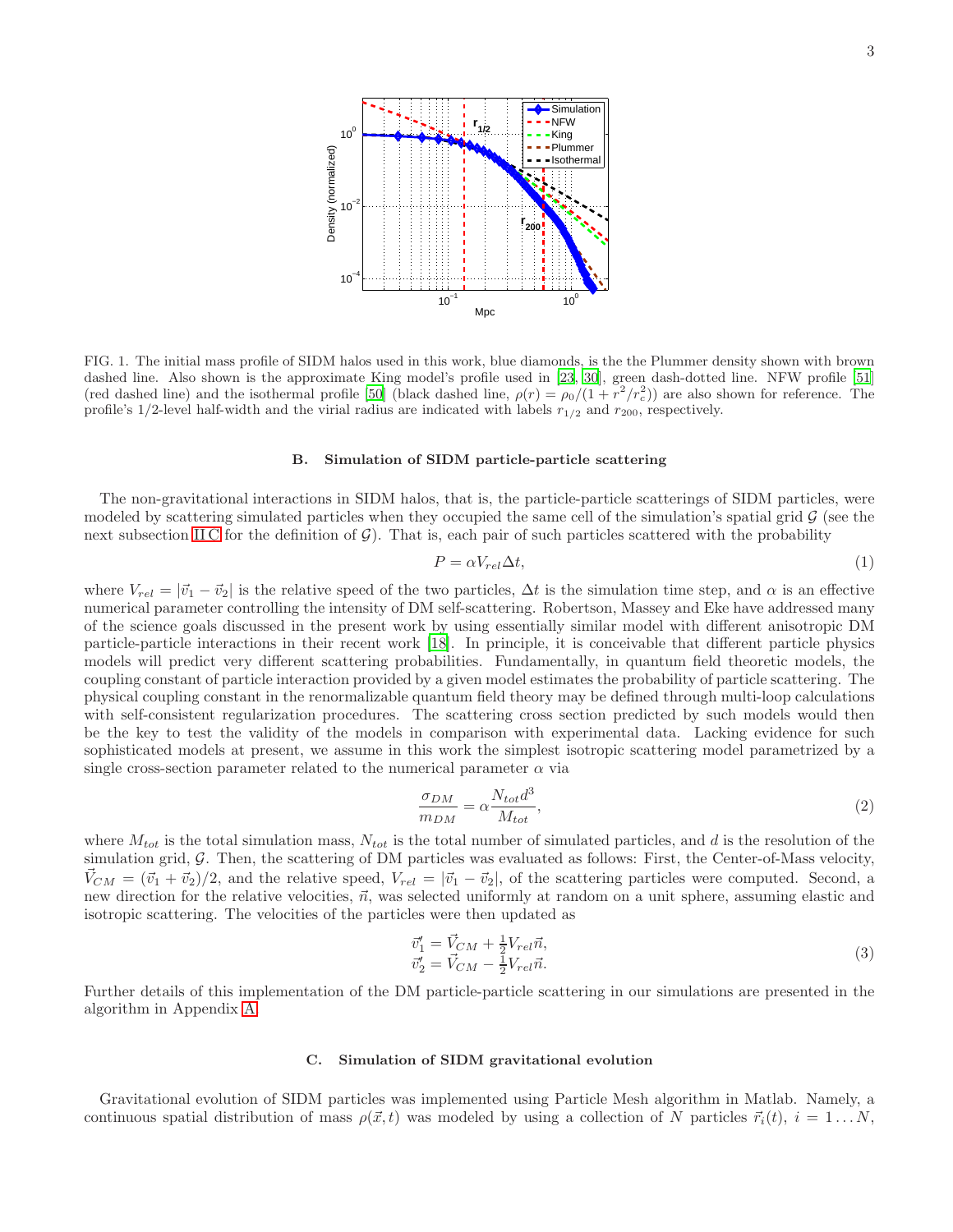distributed according to  $\rho(\vec{x}, t)$ . As the particles moved in common gravitational potential,  $\Phi(\vec{x}, t)$ , self-consistent  $\Phi(\vec{x}, t)$  was calculated by approximating  $\rho(\vec{x}, t)$  on a 3D grid G by counting the number of the particles in each cell of the grid,  $n(\vec{x}_G, t)$ , and numerically solving the Poisson equation

<span id="page-3-0"></span>
$$
\nabla^2 \Phi(\vec{x}, t) = 4\pi G n(\vec{x}, t),\tag{4}
$$

where G is the gravitational constant. The method of Fourier transform was used for the numerical solutions of Eq. [\(4\)](#page-3-0), where for  $\tilde{\Phi}(\vec{k},t) = \int d\vec{x} (2\pi)^{-3/2} e^{-i\vec{k}\cdot\vec{x}} \Phi(\vec{x},t)$  we got

<span id="page-3-1"></span>
$$
\tilde{\Phi}(\vec{k},t) = -4\pi G \frac{\tilde{n}(\vec{k},t)}{\vec{k}^2}.
$$
\n(5)

Thus,  $\Phi(\vec{x},t)$  was computed by performing two discrete fast Fourier transforms,  $n(\vec{x},t) \to \tilde{n}(\vec{k},t)$  and  $\tilde{\Phi}(\vec{k},t) \to \Phi(\vec{x},t)$ , and making use of Eq. [\(5\)](#page-3-1) in between them. Once  $\Phi(\vec{x}, t)$  had been computed, the speed and the positions of all the particles in the common gravitational potential were updated according to the regular Newtonian dynamics. A SIDM self-scattering step had been embedded into this algorithm as described in Section [II B.](#page-2-2) The simulation advanced by using an adaptive time step  $\Delta t$  set from the restriction that the maximum change of the speed and the position of the simulated particles was below one grid-cell, and varied between 0.1 My and 10 My. The detail of the Particle Mesh algorithm is also presented in Appendix [A.](#page-16-0)

The algorithm requires a set of parameters to be set, specifying the total mass of simulated collision,  $M_{tot}$ , the number of simulated particles in colliding SIDM halos, N1 and N2, the kinetic collision parameter defined as the square of the galaxy clusters' speed at infinity,  $\Delta V2$ , and controlling the collision velocity, the initial offsets of colliding halos,  $\Delta R$ , and the collision impact parameter  $\Delta b$ . The other algorithm parameters are the number of cells D along each dimension in the cubic spatial grid  $G$  and the cells' dimension d, with the total of  $D^3$  cells in the grid. These are related to the total linear size of the modeled region of space as Dd.

### D. Selection of simulation parameters

All simulations had been performed using the super-computing facility National Energy Research Scientific Computing Center (NERSC). The majority of simulations used  $N = 2 \cdot 10^5$  total particles, the grid of  $D^3 = 400^3$  cells with cell-resolution  $d = 15$  kpc and the region of space modeled being a cube of 6 Mpc on the side. Only the dynamics of SIDM halos was simulated and the ICM and the visible matter contributions were not included. All simulations spanned the duration of time  $t_{max}$  of 1.5 Gy to 3 Gy chosen so as to cover a single passage of colliding SIDM halos through each other.

We simulated various collision scenarios with regard to the collision speed, collision centrality, symmetricity, and the SIDM self-interaction strength (expressed via the effective strength parameter  $\alpha$  or equivalently,  $\sigma_{DM}/m_{DM}$  given by Eq.  $(2)$ ).

The simulations were initialized with all particles divided into two initial halos placed at separation from each other  $\Delta R = 2Mpc$ , moving towards each other with initial relative inbound velocity between 500 kmps and 4400 kmps. In the case of a symmetric galaxy cluster collision, the two halos were initialized with equal number of particles. For asymmetric collisions, the particles were divided between the two halos in the ratio 5:1. This choice was motivated by the mass split in the Bullet cluster [\[21,](#page-19-28) [25,](#page-19-5) [34\]](#page-19-29). In the case of off-central collisions, the center of one of the halos was shifted with respect to the other halo in direction perpendicular to the collision axis by the amount specified by the impact parameter  $\Delta b$  chosen equal to the core radius of the larger halo. This choice was motivated by maximizing the effect on non-centrality on the collision, whereas the larger values of the impact parameter resulted in halos missing each others' dense cores and smaller impact parameters resulting in post-collision mass distributions not much different from that of central collisions.

The total mass of simulation here was not varied. This was because the total mass can be reduced from gravitational dynamics by suitably re-scaling the distance and/or time variables in the simulation. Indeed, consider the Newtonian equations of motion of particles in self-consistent gravitational potential,

$$
\begin{array}{l}\n\frac{d\vec{r}_i}{dt} = \vec{v}_i, \\
\frac{d\vec{v}_i}{dt} = -G\nabla \int d^3z \frac{\rho(\vec{z},t)}{|\vec{r}_i - \vec{z}|}.\n\end{array} \tag{6}
$$

If one rescales distances, times, and velocities of all particles according to

<span id="page-3-2"></span>
$$
\begin{aligned}\n\vec{r} &= a\vec{r}', \\
\vec{v} &= ab^{-1}\vec{v}', \\
t &= bt',\n\end{aligned} \tag{7}
$$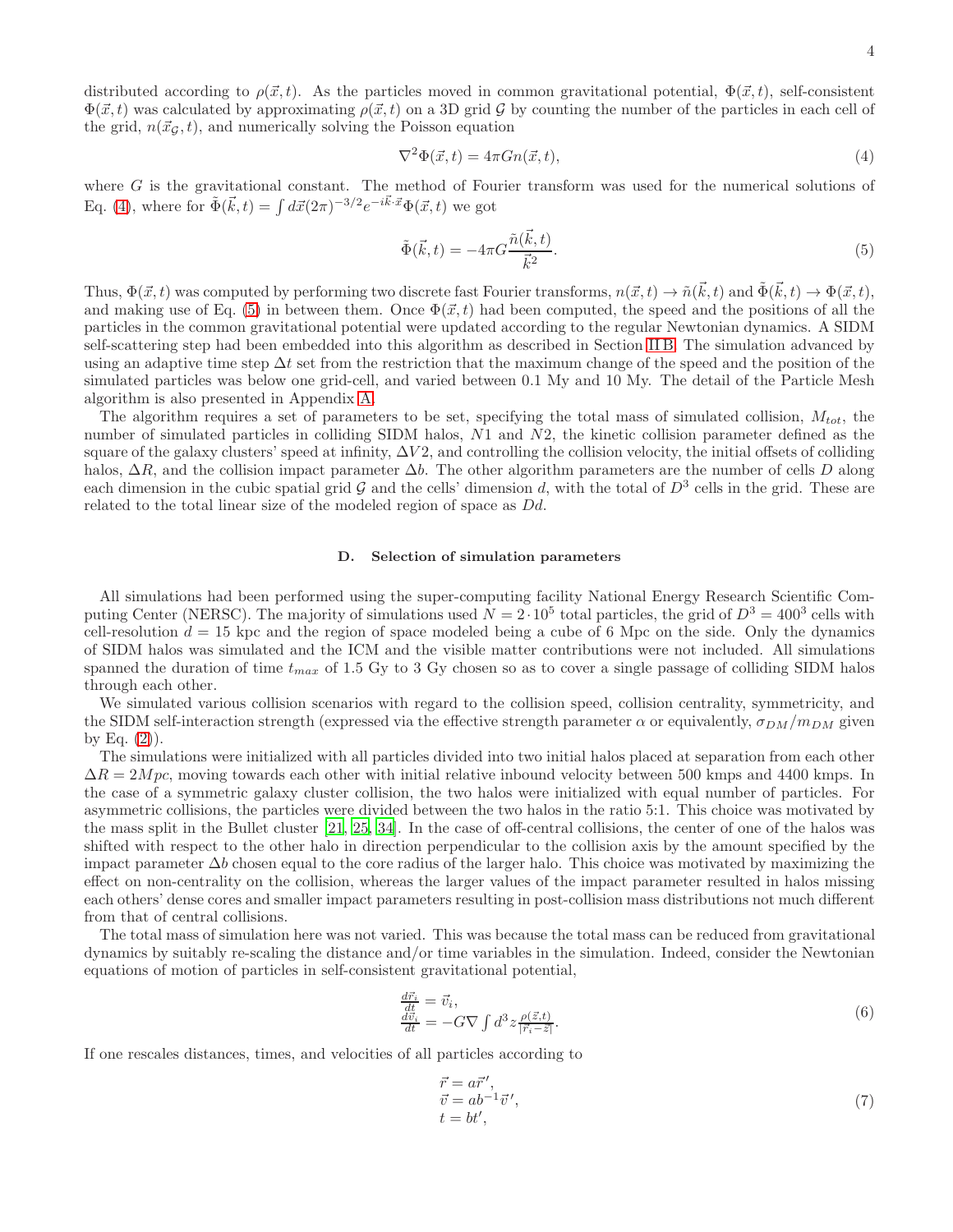then the equations of motion become respectively

$$
ab^{-1}\frac{d\vec{r}'}{dt'} = ab^{-1}\vec{v}'_i,ab^{-2}\frac{d\vec{v}'}{dt'} = -a^{-2}G\nabla'\int d^3z' \frac{\rho'(\vec{z}',t)}{|\vec{r}'_i - \vec{z}'|},
$$
\n(8)

where we took into account that the element of mass,  $dm = d^3r \rho(\vec{r}, t)$ , remained invariant. Simplifying the above we obtain

$$
\begin{array}{l}\n\frac{d\vec{r}'}{dt} = \vec{v}'_i, \\
\frac{d\vec{v}'}{dt} = -a^{-3}b^2 G \nabla \int d^3 z' \frac{\rho'(\vec{z}',t)}{|\vec{r}'_i - \vec{z}'|}.\n\end{array} \tag{9}
$$

Therefore, we observe that the total simulation mass  $\int d^3r \rho(\vec{r},t)$  can be arbitrarily rescaled by scaling up or down either distances, times, or both. For example,  $\int d^3r \rho(\vec{r},t)$  can be brought to be equal to any (standard) mass  $M_{std}$ simply by scaling the distances  $\vec{r} = (M_{tot}/M_{std})^{1/3}\vec{r}'$ , where  $M_{tot}$  is the total mass in  $\rho(\vec{r}, t)$ , or by similarly scaling the time variable,  $t = (M_{std}/M_{tot})^{1/2}t'$ . Note that the velocities also scale according to Eq. [\(7\)](#page-3-2). Thus, the total mass can be reduced from the simulations and all our simulations were performed using a "standard" total collision mass of  $5 \cdot 10^{14} M_{\odot}$ .

The full list of the parameters used for each class of simulations discussed in this work is given in Table [I.](#page-4-0)

<span id="page-4-0"></span>

| Type of scenario                               | $\mathcal{M}_{tot}$<br>$(M_{\odot})$ | D<br>$(\#)$ | Dd<br>(Mpc) | ${\cal N}1$<br>$(10^5)$ | ${\cal N}2$<br>$(10^5)$ | $\Delta V2$<br>(kmps <sup>2</sup> ) | $\Delta R1$<br>(Mpc) | $\Delta R2$<br>(Mpc) | $\Delta b$<br>(Mpc) | $\frac{\sigma_{DM}}{m_{DM}}$ (cm <sup>-2</sup> g) | $\boldsymbol{k}$ | $\overline{a}$<br>$(\%)$ |
|------------------------------------------------|--------------------------------------|-------------|-------------|-------------------------|-------------------------|-------------------------------------|----------------------|----------------------|---------------------|---------------------------------------------------|------------------|--------------------------|
| fast CDM                                       | $5 \cdot 10^{14}$                    | 400 6.0     |             | 1.0                     | 1.0                     | $1300^2$                            | 1.0                  | 1.0                  | 0.0                 | 0.0                                               | 1.6              |                          |
| free-fall CDM                                  | $5\cdot 10^{14}$                     | 400 6.0     |             | 1.0                     | 1.0                     | 0.0                                 | 1.0                  | 1.0                  | 0.0                 | 0.0                                               | $1.0\,$          |                          |
| slow CDM                                       | $5\cdot 10^{14}$                     | 400 6.0     |             | 1.0                     | 1.0                     | $-(700^2)$                          | 1.0                  | 1.0                  | 0.0                 | 0.0                                               | 0.8              |                          |
| symmetric-central-<br>weak                     | $5\cdot 10^{14}$                     | 400 6.0     |             | $1.0\,$                 | 1.0                     | $1300^2$                            | $1.0\,$              | $1.0\,$              | 0.0                 | 0.45                                              | $1.6\,$          | 10                       |
| symmetric-central-<br>strong                   | $5\cdot10^{14}$                      | 400 6.0     |             | 1.0                     | 1.0                     | $1300^2$                            | 1.0                  | 1.0                  | 0.0                 | 1.80                                              | 1.6              | 40                       |
| symmetric-<br>noncentral-CDM                   | $5 \cdot 10^{14}$                    | 400 6.0     |             | 1.0                     | 1.0                     | $1300^2\,$                          | 1.0                  | 1.0                  | 0.25                | 0.0                                               | 1.6              |                          |
| symmetric-<br>noncentral-weak                  | $5\cdot 10^{14}$                     | 400 6.0     |             | 1.0                     | 1.0                     | $1300^2$                            | 1.0                  | 1.0                  | 0.25                | 0.45                                              | $1.6$ 7          |                          |
| symmetric-<br>noncentral-strong                | $5\cdot 10^{14}$                     | 400 6.0     |             | 1.0                     | 1.0                     | $1300^2$                            | 1.0                  | 1.0                  | 0.25                | 1.80                                              | 1.6              | 31                       |
| asymmetric-<br>$central-CDM$                   | $5 \cdot 10^{14}$                    | 400 6.0     |             | 1.5                     | 0.3                     | $800^2\,$                           | 0.0                  | 2.0                  | 0.0                 | 0.0                                               | 1.4              | $\overline{a}$           |
| asymmetric-<br>central-weak                    | $5\cdot 10^{14}$                     | 400 6.0     |             | 1.5                     | 0.3                     | $800^2\,$                           | 0.0                  | $2.0\,$              | 0.0                 | 0.50                                              | 1.4              | 7                        |
| asymmetric-<br>$central\text{-strong}$         | $5\cdot 10^{14}$                     | 400 6.0     |             | 1.5                     | $0.3\,$                 | $800^2$                             | 0.0                  | 2.0                  | 0.0                 | 3.25                                              | 1.4              | -60                      |
| asymmetric-<br>noncentral-CDM                  | $5 \cdot 10^{14}$                    | 400 6.0     |             | 1.5                     | 0.3                     | $800^{2}$                           | 0.0                  | 2.0                  | 0.25                | 0.0                                               | 1.4              | $\overline{a}$           |
| asymmetric-<br>$\mbox{noncentral-weak}$        | $5\cdot10^{14}$                      | 400 6.0     |             | 1.5                     | 0.3                     | $800^2\,$                           | 0.0                  | 2.0                  | 0.25                | 0.80                                              | 1.4 9            |                          |
| asymmetric-<br>noncentral-strong               | $5\cdot 10^{14}$                     | 400 6.0     |             | 1.5                     | 0.3                     | $800^{2}$                           | 0.0                  | 2.0                  | 0.25                | 4.05                                              | 1.4 58           |                          |
| very fast collisions $10^{15}$<br>comparison   |                                      | 100 6.0     |             | 1.0                     | $1.0\,$                 | $5400^2$                            | 1.0                  | 1.0                  | 0.0                 | 0.45                                              | 8.0              | $\overline{7}$           |
| very fast collisions $10^{15}\,$<br>comparison |                                      | 100 6.0     |             | 1.0                     | 1.0                     | $3500^2$                            | 1.0                  | 1.0                  | 0.0                 | 0.45                                              | 4.0              | $\overline{8}$           |
| very fast collisions $10^{15}\,$<br>comparison |                                      | 100 6.0     |             | 1.0                     | 1.0                     | $2000^2$                            | $1.0\,$              | 1.0                  | 0.0                 | 0.45                                              | $2.0\,$          | 10                       |
| very fast collisions $10^{15}\,$<br>comparison |                                      | 100 6.0     |             | 1.0                     | 1.0                     | $1400^2$                            | $1.0\,$              | 1.0                  | 0.0                 | 0.45                                              | $1.5\,$          | 11                       |

TABLE I. The parameters of the simulations of different galaxy cluster collision scenarios performed in this work.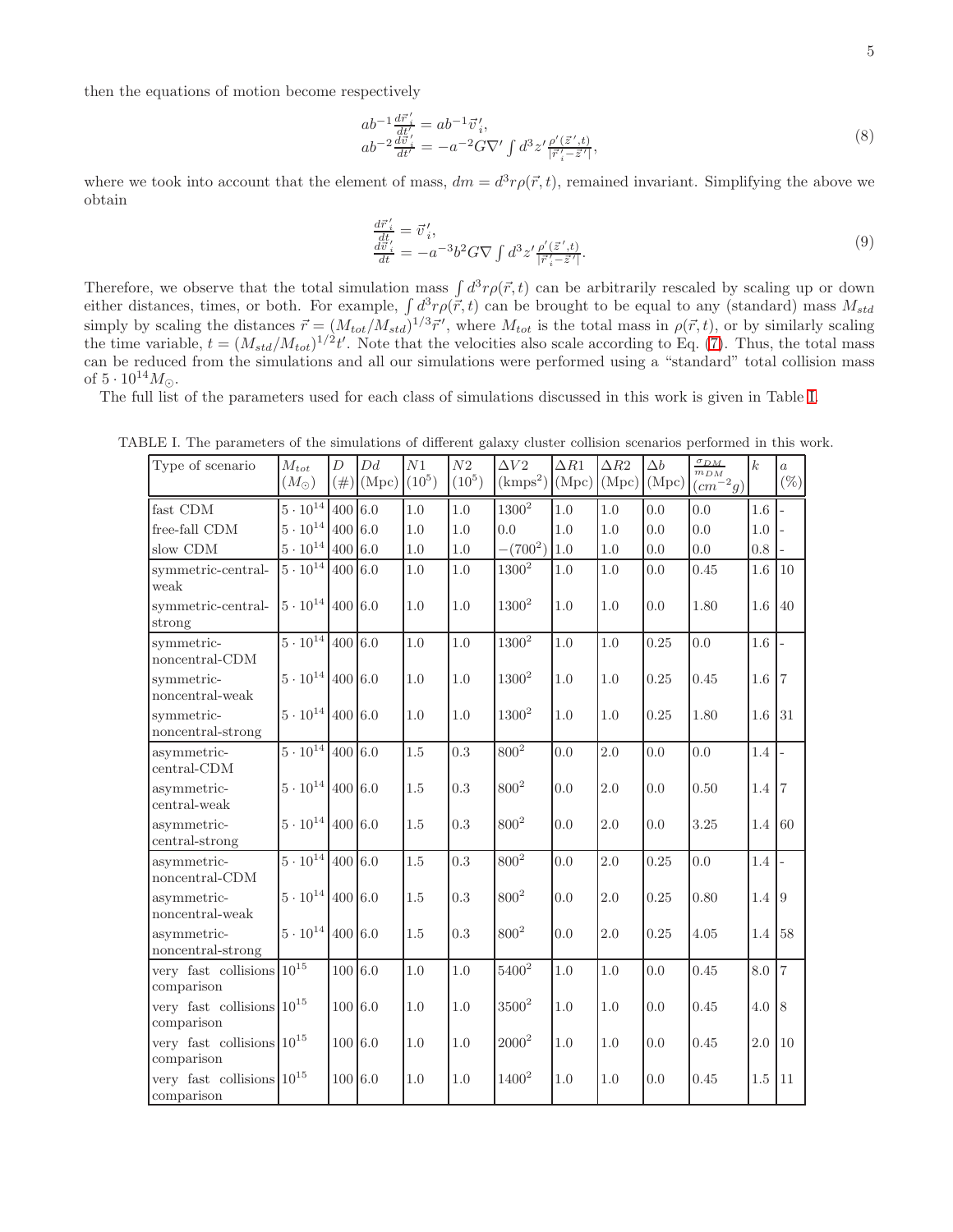## <span id="page-5-0"></span>III. RESULTS

#### <span id="page-5-1"></span>A. Characterization of possible galaxy cluster collision phenomenologies

Our primary goal is to characterize possible effects of astrophysically-weak DM particle-particle self-interactions on the projected mass distributions appearing in collisions of galaxy clusters. By "weak", it is meant that DM selfinteraction results in the fractions of DM particles scattered during the collisions that are significantly less than one. From the nature of that weak effect, such effects can be expected to appear in the tails of DM halos of the colliding galaxy clusters. To make those effects discernible, we choose a suitable way for visualizing the tails of DM halo distributions using the logarithmic scale for projected mass density maps, adopted for all illustrations in this section.

We point out that the general profile of post-collision mass distributions in colliding galaxy clusters is well characterized by three phenomenological parameters — the collision's kinetic parameter as defined by the ratio of the relative kinetic energy of the colliding galaxy clusters and mutual gravitational energy,  $k = |E_K/E_G|$ ; the fraction of DM halos' non-gravitationally scattered mass, a; and the separation of post-collision galaxy clusters in terms of a certain typical radius here chosen as the core radius,  $r/r_c$ .

We first discuss the kinetic parameter  $k = |E_K/E_G|$ . This parameter characterizes the degree of the effect that the gravitational effects impart to the post-collision mass distributions. Intuitively, small values of k imply slow collisions in which gravitational interactions have a long time to play dominant role. For large values of  $k$ , however, the galaxy clusters collide much more rapidly with little to no gravitational distortions. We specifically define the kinetic parameter k as the ratio of the colliding galaxy clusters' kinetic to mutual gravitational energy at the point of closest approach.

The fraction parameter of the DM halo mass scattered in DM particle-particle collisions,  $a$ , is another interesting parameter affecting the shape of post-collision galaxy clusters' mass distributions. The parameter a quantifies the degree of effect that DM self-interactions have on the post-collision mass distribution by setting an upper limit on the relative weight that the non-gravitational scattering features can introduce into post-collision galaxy clusters' mass maps. For instance, for  $a = 0.1$  at most 10% of the DM halo mass can contribute to self-interaction-related features in the post-collision mass distributions.

The fraction a can be directly related to the effective DM self-interaction parameter in simulations,  $\alpha$ , and the physical ratio  $\sigma_{DM}/m_{DM}$ . For concreteness we define

$$
a = 2N_{12}/(N_1 + N_2) = (\delta M_1 + \delta M_2)/M_{tot},\tag{10}
$$

where  $N_{12}$  is the number of DM particle-particle scattering events during the collision and  $N_1+N_2$  is the total number of DM particles in the collision. In terms of real masses of scattered DM,  $\delta M_{1,2}$ , the same parameter is given as their ratio with the total mass of the collision  $M_{tot}$ .

The post-collision separation of the galaxy clusters is another phenomenological descriptor of a galaxy cluster collision. We observe that the post-collision mass distributions share significant similarities for the same separations of outgoing galaxy clusters, if expressed in the terms of a typical distance scale associated with the galaxy clusters. Therefore, such a parameter is advantageous for characterizing the post-collision stage instead of regular time. Of course, post-collision galaxy clusters' separation is also a quantity that can be directly measured from astrophysical data. We define that parameter as the ratio  $r/r_c$  of the distance r between the centers of the outgoing galaxy clusters and the core radius  $r_c$  of the larger of the galaxy clusters (that is, the  $1/2$  half-width of the projected mass distribution of that cluster's DM halo).

#### B. The phenomenology of CDM high-speed galaxy cluster collisions

We first review the galaxy cluster collisions in standard CDM, that is, when the gravity is the only effect present. We inspect central collisions, in which case the only two free parameters controlling the post-collision mass distribution are  $M_{tot}$  and  $k = |E_K/E_G|$ , of which the total mass can be excluded by rescaling the distances as discussed above and a single parameter  $k$  is left to completely characterize the post-collision mass distribution's properties.

The kinetic collision parameter  $k$  has been defined in Section [III A](#page-5-1) as the ratio of kinetic and gravitational energy in collision. By the conservation of energy, k is thus related to the total energy of colliding system, E, as  $k = 1 + E/|E_G|$ , where  $E_G$  is the mutual gravitational energy of colliding galaxy clusters. Three essentially different regimes therefore need to be distinguished: fast collisions with  $E > 0$  and  $k > 1$ , "free-fall" collisions with  $E = 0$  and  $k = 1$ , and slow collisions with  $E < 0$  and  $k < 1$ . In fast collisions, the clusters fall towards each other from a finite in-fall velocity at infinity. In "free-fall" collisions, the clusters fall towards each other from zero speed at infinity. The case  $k < 1$ corresponds to the situation where the clusters fall towards each other from zero speed at a finite distance.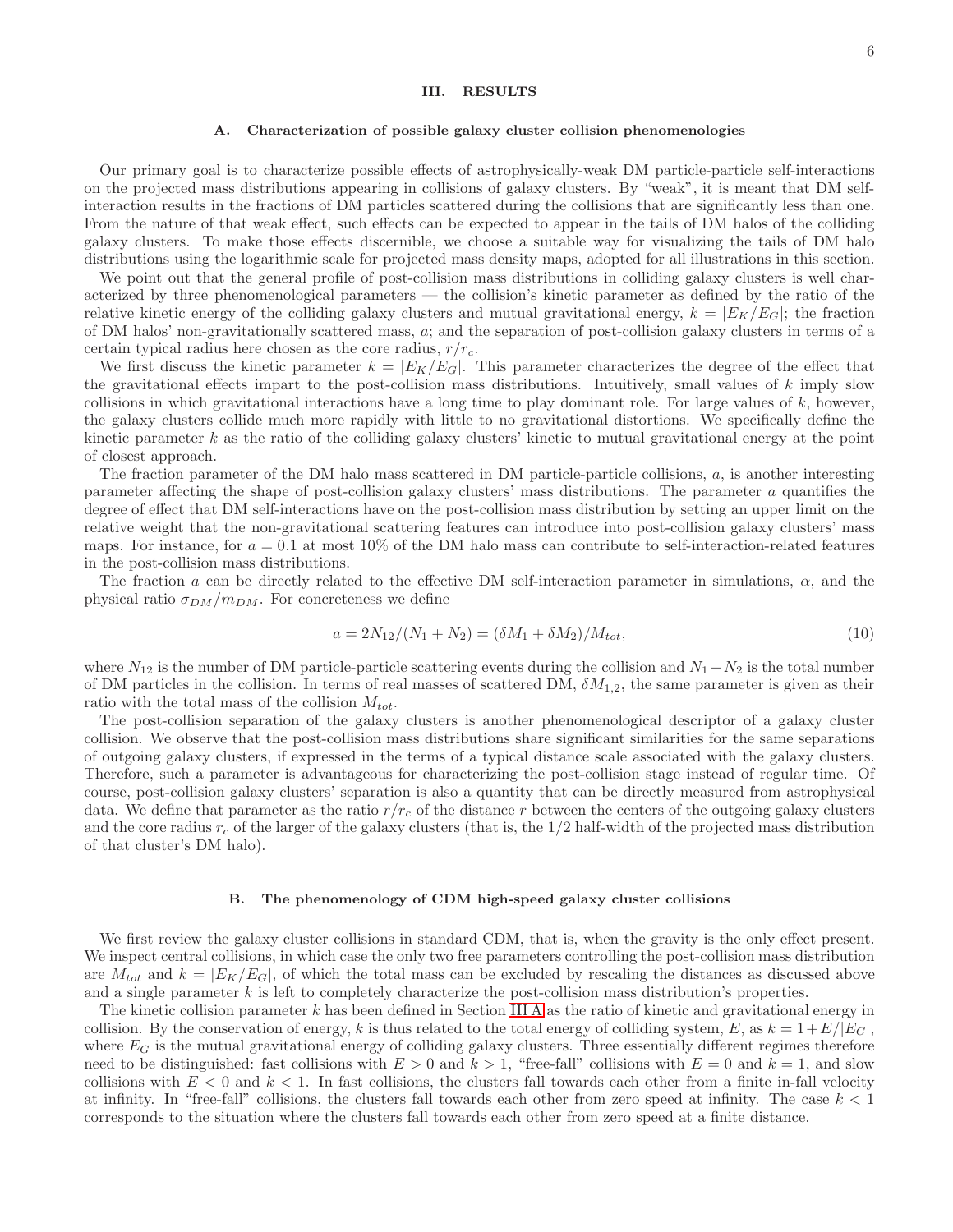The typical shapes of post-collision mass distributions in CDM for fast collisions regime is explored in Fig. [2.](#page-6-0) For very fast collision with  $k \approx 2$  and above, we observe that the colliding galaxy clusters pass through each other without gravitational distortions, essentially maintaining their original shape and velocity after the collision. For slower collisions,  $2 > k > 1$ , the galaxy clusters can substantially interact gravitationally, however, forming highvelocity ejecta in the form of forward conic jets around the clusters' initial velocity vectors. These ejecta give the projected mass density map a notable forward "fan-out" shape, as shown in the left panel of Fig. [2](#page-6-0) in a log-scale. A narrow, weak "central bridge" of slow trailing material is also observed in this regime in some simulations.

An important observation to make at this point is that such fast ejecta is always in forward and backward conedirections and is restricted to small scattering angles. This is, in fact, a well-known and expected property of the differential cross-section of gravitational interaction, in which large cross-sections are observed for small scattering angles and very small cross-section are observed towards 90◦ scattering angle. Gravitational interaction, therefore, does not produce orthogonal or "equatorial" ejecta during high-speed collisions.

For a slower case of "free-fall" or  $k = 1$  collisions, we observe that the colliding galaxy clusters merge in a single passage producing large amount of ejecta in a characteristic "butterfly" shape, as shown in the central panel of Fig. [2.](#page-6-0) In slow collisions,  $k < 1$ , the clusters rapidly merge with a large amount of close to isotropic ejecta, as shown in the right panel of Fig. [2.](#page-6-0)



<span id="page-6-0"></span>FIG. 2. Possible phenomenologies of the projected mass density profiles for galaxy cluster collisions in CDM model, for different values of the kinetic parameter k. From left to right shown are the examples of a central symmetric fast collision ( $k = 1.6$ , separation 15rc), a "free-fall" collision ( $k = 1.0$ , maximum separation of approximately  $6r_c$ ), and a slow collision ( $k = 0.8$ , final merger configuration). The simulation parameters are as defined in Table [I.](#page-4-0) The projected mass density maps are shown color-coded according to logarithmic scale, with the contour-lines defining the density levels of such maps normalized to the peak projected mass density of one. The colormap on the right shows the projected mass density in the physical units of  $M_{\odot}/kpc^2$ , assuming the total collision mass of  $5 \cdot 10^{14} M_{\odot}$ . The distance scales shown along x and y axes are in the units of  $r_c$ . The colorbar and the distance scale are for this and all similar figures except Fig. [4](#page-9-0) ("ideal" case).

### C. The phenomenology of SIDM high-speed galaxy cluster collisions

In the interacting DM case, the phenomenology of high-speed galaxy cluster collisions can be substantially different and is governed by two parameters: the kinetic parameter  $k$  and the effective DM self-scattering intensity  $a$ . With respect to the DM self-scattering strength, we inspect three regimes of strong self-scattering DM,  $0.5 \le a$ , weak selfscattering,  $a \le 0.2$ , and intermediate scattering  $0.2 \le a \le 0.5$ . These roughly correspond to  $\sigma_{DM}/m_{DM} > 2$   $cm^{-2}g$  for strong,  $\sigma_{DM}/m_{DM} < 0.5$   $cm^{-2}g$  for weak, and  $0.5$   $cm^{-2}g < \sigma_{DM}/m_{DM} < 2$   $cm^{-2}g$  for intermediate DM scattering (see Table [I\)](#page-4-0).

The typical shapes of the post-collision mass distributions for all of these regimes are presented in Fig. [3.](#page-8-0) The respective shapes are shown using a table where the columns correspond to different DM self-interaction intensities a and the rows corresponding to different collision scenarios such as symmetric central, asymmetric central, symmetric non-central and asymmetric non-central, as defined in the caption. Note here that the kinetic parameter in symmetric collision scenarios is  $k = 1.6$  and in asymmetric collision scenarios is  $k = 1.4$ .

In all regimes, we observe that the DM self-interaction can result in additional mass components appearing as diffuse circular mass concentrations centered at the collision center and extending radially out to the distance defined by the outgoing galaxy clusters. The most significant difference is present at 90° scattering angles, that is, the equatorial plane perpendicular to the axis of the collision. As have been discussed in the previous section, gravitational interactions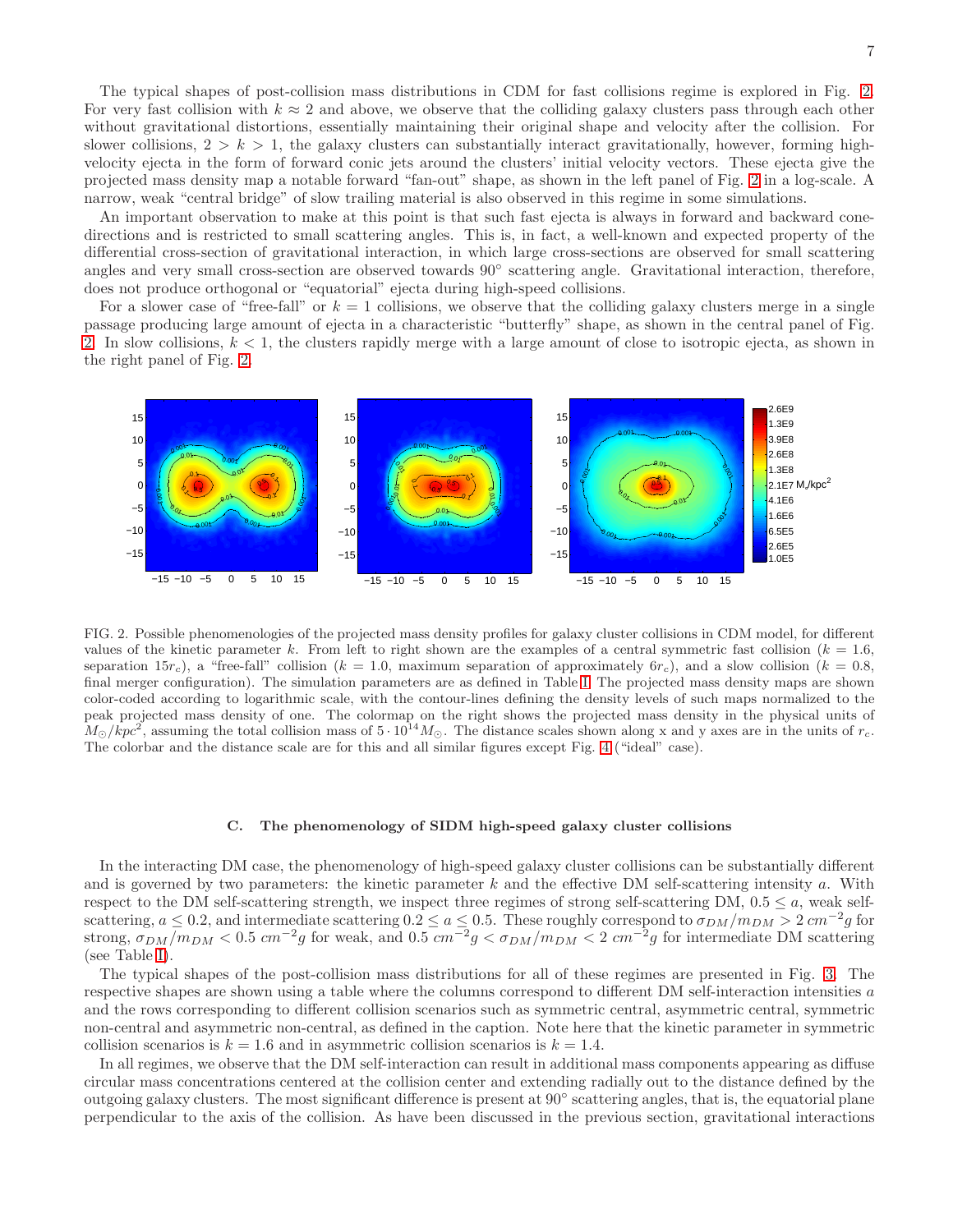cannot produce significant mass ejecta in equatorial plane in fast collisions. DM mass concentrations in that region is a unique consequence of self-interactions of DM particles observed in the simulations.

The relative weight of this additional DM component is defined by the parameter a. In the case of strong DM particle-particle scattering,  $a > 0.5$  and  $\sigma_{DM}/m_{DM} > 2$   $cm^{-2}g$ , we observe that the mass distribution of colliding galaxy clusters is significantly disrupted in all collision scenarios (see the third column of Fig. [3\)](#page-8-0). A very wide approximately spherical hot cloud of DM material forms in that situation around the collision center. In the case of an asymmetric bullet cluster-like collision, the halo of the "bullet" cluster does not survive the passage through the main cluster and is completely dispersed after the first passage, only appearing in the projected mass density maps as a weak extrusion from the main cluster at 1%-level (relative to the peak projected mass density). We note that this dramatic effect is in contrast to relatively minor effects discussed in the literature for this collision regimes, whereas the effects of such relatively strongly interacting DM in galaxy cluster collisions had been greatly underappreciated in the literature.

In contrast to the previous regime, when  $a \leq 0.2$  or  $\sigma_{DM}/m_{DM} < 0.5$   $cm^{-2}g$ , the second column of Fig. [3,](#page-8-0) the original DM halos fail to get distorted significantly, consistent with existing observations. However, previously undisclosed features are observed in these simulations contrary to the pure CDM model. These differences include heavier and substantially wider central regions of projected mass density maps appearing as mass-bridges connecting the halos of outgoing galaxy clusters at 1% to 10% peak density-levels and DM densities appearing at 90◦ scattering angles (see the second and fourth rows of Fig. [3\)](#page-8-0). The latter feature, in particular, presents the greatest interest in that it is completely absent in CDM scenario. Such equatorial mass densities seen in the second column of Fig. [3](#page-8-0) at 1% peak density-levels appear in the projected mass density maps at distances from the center equal to that of the outgoing galaxy clusters.

It is interesting to understand the nature of that latter feature. For that, we can inspect the process of DM halos passing through each other in a galaxy cluster collision. In the weak scattering regime,  $a \ll 1$ , the mean free path of DM particles is substantially greater than the diameter of DM halos. In that case, the DM particles that scatter leave their respective halos without secondary scattering with large probability. This forms a feature in the shell of scattered DM material expanding radially outwards from the collision center. The conservation of energy and momentum in elastic collisions of DM particles dictates that the speeds of such shell is the same with the original galaxy clusters. As time passes, that shell forms a DM distribution around the collision center at the observed distances.

Note that in that picture, the angular distribution of the material in the DM ejecta-shell should reflect the microscopic properties of the differential cross-section of DM particles. It is reasonable to expect that such differential cross-section should be isotropic. Indeed, the low energy spin-averaged cross-sections of all known short-range particle interactions are isotropic. Under this assumption, the DM ejecta shell will form in a spherically symmetric way forming a narrow isotropic shell expanding radially in alignment with the outgoing galaxy clusters.

To summarize, the new features that we observe SIDM galaxy cluster collisions are the additional mass components introduced into the collision's mass distribution as a spherically symmetric shell radially expanding from the center of the collision in sync with the outgoing galaxy clusters, moving away in-lock with the galaxy clusters and linking them into a spherical-like structure. At larger separations and seen sideways, that feature appears in projected mass density maps as a disk-like diffuse DM concentration lying in between the outgoing galaxy clusters and featuring a thin, ring-like boundary of the width equal to the core-diameters of the collided galaxy clusters. If seen along the collision axis, the same feature appears as a disk and a ring surrounding the galaxy clusters now placed centrally. These situations are illustrated "ideally" in Fig. [4.](#page-9-0)

### <span id="page-7-0"></span>D. Observability conditions of SIDM effects in galaxy cluster collisions

# Comparative study of projected mass distributions in CDM and weak SIDM scenarios

Figs. [5-](#page-10-0)[7](#page-12-0) inspect in details the differences appearing in weakly self-scattering SIDM and CDM for kinetic parameter k between 1.5 and 4.0. In each figure, the projected mass densities for the early separation ( $\Delta r = 2.5r_c$ , where  $\Delta r$ is the distance between the centers of the outgoing galaxy clusters), intermediate separation ( $\Delta r = 7.5r_c$ ) and late separation stage ( $\Delta r = 15r_c$ ) are shown in comparison with the same CDM scenario. The early separation stage corresponds to the colliding galaxy clusters that just barely emerged out of the collision, with the separation at just about 50% peak-density level. The intermediate separation stage here corresponds to the colliding galaxy clusters that nearly fully emerged out of the collision but overlap significantly within their  $r_{200}$  radii. In late separation stage, the galaxy clusters are well separated by a distance exceeding  $r_{200}$ .

In the early separation stage, in all scenarios we see quantitative differences in the distribution of mass at central region of colliding galaxy clusters where SIDM mass distributions show substantially heavier and wider central densities, bridging outgoing galaxy clusters at high densities. This difference from CDM scenarios at 10% to 50% is easily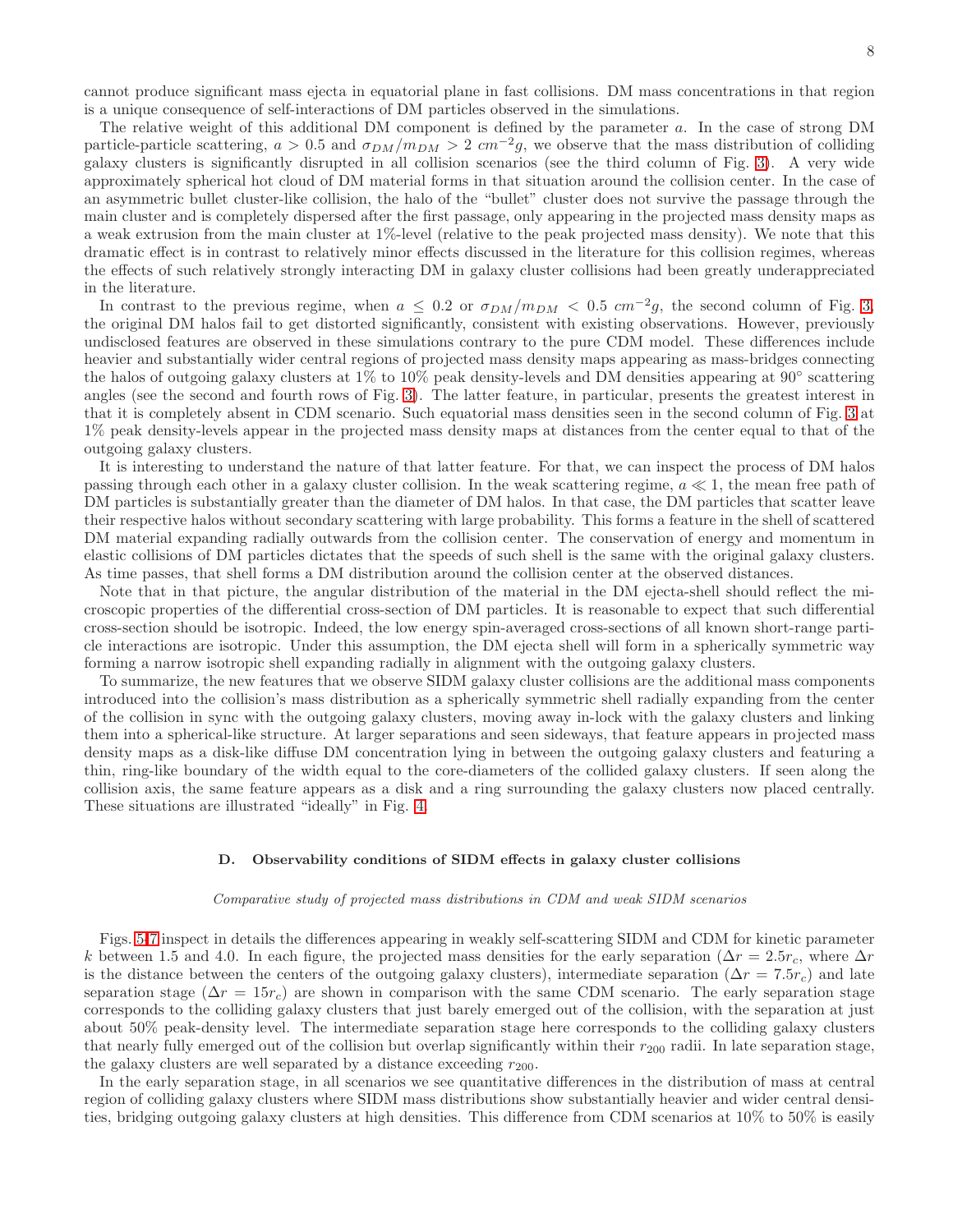

<span id="page-8-0"></span>FIG. 3. The phenomenologies of possible post-collision projected mass distributions in collisions of galaxy clusters with selfinteracting DM. Different galaxy cluster collision scenarios are shown in different rows: 1st row is central symmetric collisions, 2nd row is central asymmetric collisions, 3rd row is non-central symmetric collisions, and 4th row is non-central asymmetric collisions. Different DM self-interaction strengths are shown in different columns: left column - CDM regime, center column weak DM scattering regime  $a = 0.1$ , right column - strong DM scattering regime  $a = 0.5$ ; The kinetic parameter in symmetric collision scenarios is  $k = 1.6$  and in asymmetric collision scenarios is  $k = 1.4$ . The simulation parameters are as defined in Table [I.](#page-4-0)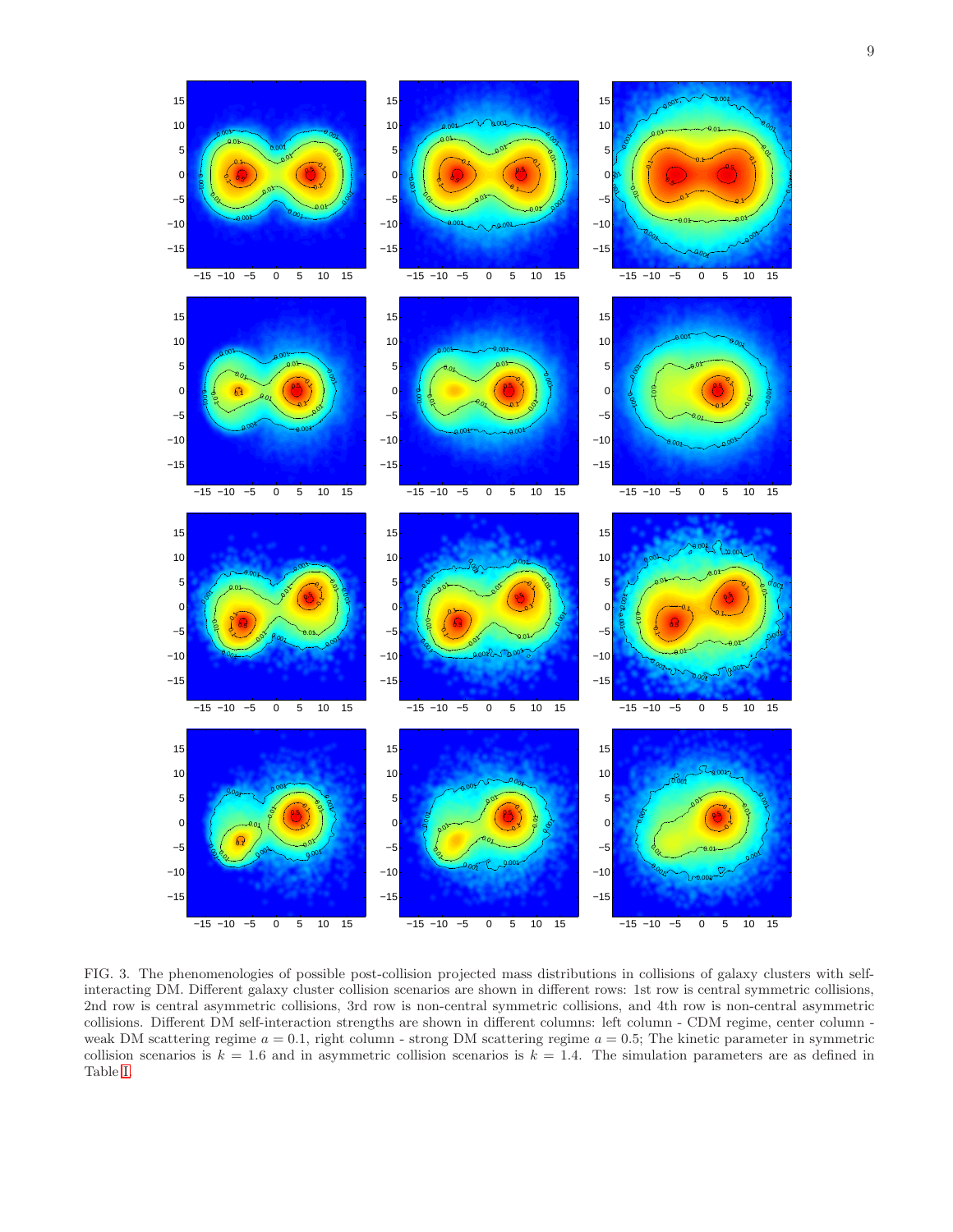

FIG. 4. The mass distribution for a self-interacting DM galaxy cluster collision in an "ideal" scenario, where the colliding clusters are very fast and compact. The left panel shows the projected mass density map illustrating the scattered DM shell observed along a direction perpendicular to the collision's axis. The right panel shows the same mass density observed along the collision's axis. In the former, the DM shell appears as a weak disk-shaped mass distribution with a ring-like rim similar in width to the size of the colliding galaxy clusters, extending outwards from the center of the collision and linking the outgoing galaxy clusters into a ring-like structure. In the latter, the DM shell appears as a weak DM disk and a ring surrounding the centrally placed colliding galaxy clusters, now seen on top of each other.

<span id="page-9-0"></span>noticeable. The origin of this difference is understood physically as the mass contribution coming from DM ejecta shell scattered directly above and below the collision site, along the line of sight, thus remaining near the center of the collision for a far longer times than would be observed in pure CDM.

At intermediate separations, the projection of the DM ejecta shell over the collision's center continues to contribute significantly to central region of the collision forming more prominent bridges linking the outgoing galaxy clusters, even whereas the galaxy clusters in the same CDM scenarios separate at that stage completely - middle panels of Figs. [5-](#page-10-0)[7.](#page-12-0) We believe this effect will be noticeable in astrophysical reconstructions of projected mass densities observed at suitable time epochs.

At late separation stages, scattered DM ejecta shell begins to emerge as a separate component in the mass density field, introducing quantitative and qualitative changes in the mass distributions, as discussed previously. A distinct oval-shaped shell forms at 0.1% to 1% peak-density levels in those scenarios, as seen in Fig. [6](#page-11-0) and Fig. [7](#page-12-0) rightmost panel. These differences are the most pronounced for collisions with high values of kinetic parameter  $k = 2$  and above. These differences are dramatically different from CDM but are also quite weak and confined to the tails of DM halos, which may make their detection challenging.

The bridge that we detect could conceivably be mimicked by the collisional intra-cluster gas as real galaxy clusters have significant gas fractions that may be slowed by ram pressure and accumulate at the center of the collision. To that extent, separation of the DM and the baryonic gas in the central mass distribution will require careful analysis including both detailed numerical simulations of the specific collision and experimental estimates of the amounts of hot central gas by using X-ray emissions. On the other hand, while the scattered DM shell manifests itself as added mass at the center of the collision at early post-collision stages, at later stages of galaxy cluster collisions such a shell expands and begins to contribute mass well beyond the central region, where the presence of intra-cluster gas will be substantially less significant.

#### Quantitative measures of SIDM scattering effects

While projected mass density maps are telling about the nature of the effects introduced into galaxy cluster collisions by SIDM, specific methods of measuring such effects are advantageous for such effects' detection. Such measures can be constructed by quantifying the projected mass densities on the line connecting the centers of the outgoing galaxy clusters and measuring angular mass distribution relative to collision center in the collisions' projected density maps.

Fig. [8](#page-12-1) shows such a projected mass distribution plotted against the collision axial line. At early separation stages, we see that the difference in the projected mass density in central regions in SIDM and CDM can be rather significant. Such differences reach 10% of peak-density values and can be directly measurable. In late stages, the central region in that scenario features as much as two times more mass than in the same CDM scenarios for collisions with lower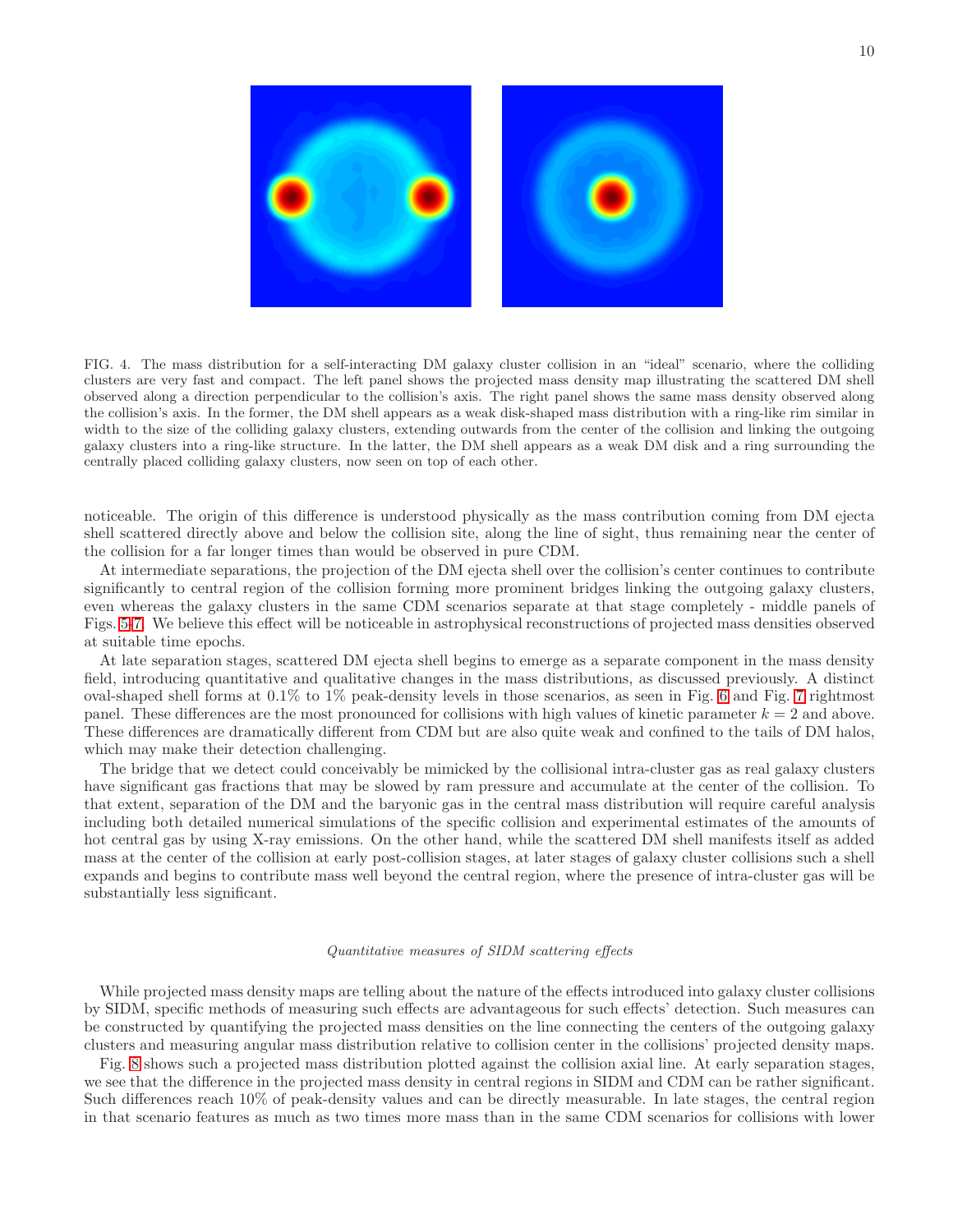

<span id="page-10-0"></span>FIG. 5. The difference in the post-collision mass distributions of fast symmetric galaxy cluster collisions with weakly scattering DM and  $k = 1.5$ . Top row shows the post-collision mass distribution with weakly scattering DM and the bottom row shows the same for standard CDM, for comparison. Three post-collision stages are shown characterized by inter-cluster separation in units of  $r_c$ : early stage where the galaxy clusters are just barely separated ( $\Delta r = 2.5r_c$ , left), intermediate stage where the galaxy clusters just recently became fully separated ( $\Delta r = 7.5r_c$ , center), and late stage where the galaxy clusters fully separated and moved away to an appreciable distance ( $\Delta r = 15r_c$ , right). The simulation parameters are as in Table [I.](#page-4-0)

k. Slower collisions also feature an appreciable lag of DM halo centroids in SIDM as opposed to CDM collision scenarios. This lag is the reflection of the lower outgoing velocity of colliding galaxy clusters with SIDM, and can be seen clearly in the left panel of Fig. [8](#page-12-1) reaching  $0.7 - 0.8r_c$  at later post-collision separations. However, the differences in "axial" mass density measure decreases with the increase of the kinetic parameter values  $k$ . In particular, whereas one continues to see a noticeable 10-15% differences in the central mass densities in early separation stages in the middle  $(k = 2.0)$  and right  $(k = 4.0)$  panels of Fig. [8,](#page-12-1) such differences diminish as the collision progresses. There is also no consistent lag in the outgoing DM halo positions at higher collision velocities. This is related to the change in the outgoing clusters' speed becoming negligible as the speed of the collision increases past  $k = 2$ .

One of the differences that we observed for SIDM simulations is the shell of scattered DM material which can contribute mass at remote locations of the mass density map in directions perpendicular to the collision axis. To quantify this effect, the plot of projected mass in radial sectors vs. the scattering angle can be used. In particular, for SIDM one expects to see a close to uniform DM density in such mass-plot, whereas in CDM such mass will drop to zero at scattering angle close to [9](#page-13-0)0°. Fig. 9 shows this measure for SIDM simulations and mass measured per 15° radial sectors centered on the collision center at different angles away from the equatorial plane. In the case of CDM, we observe this measure dipping to zero at angles close to  $0^{\circ}$  (that is, near the equatorial plane), as expected. In SIDM, we observe the flat segment reminiscent of the scattered isotropic DM material shell. The difference in this measure is seen most prominently for simulations with high  $k$  and late post-collision stage. In particular, there is no mass density contributed to sectors around the collision's equator in CDM while as much as 1% of the total mass can be contained in the equatorial radial sector in SIDM scenario.

Yet another quantitative measure of SIDM effects is the presence of DM concentrations in galaxy cluster collisions at large scattering angles and large distances from collision center. As illustrated in Fig. [10,](#page-13-1) This feature can be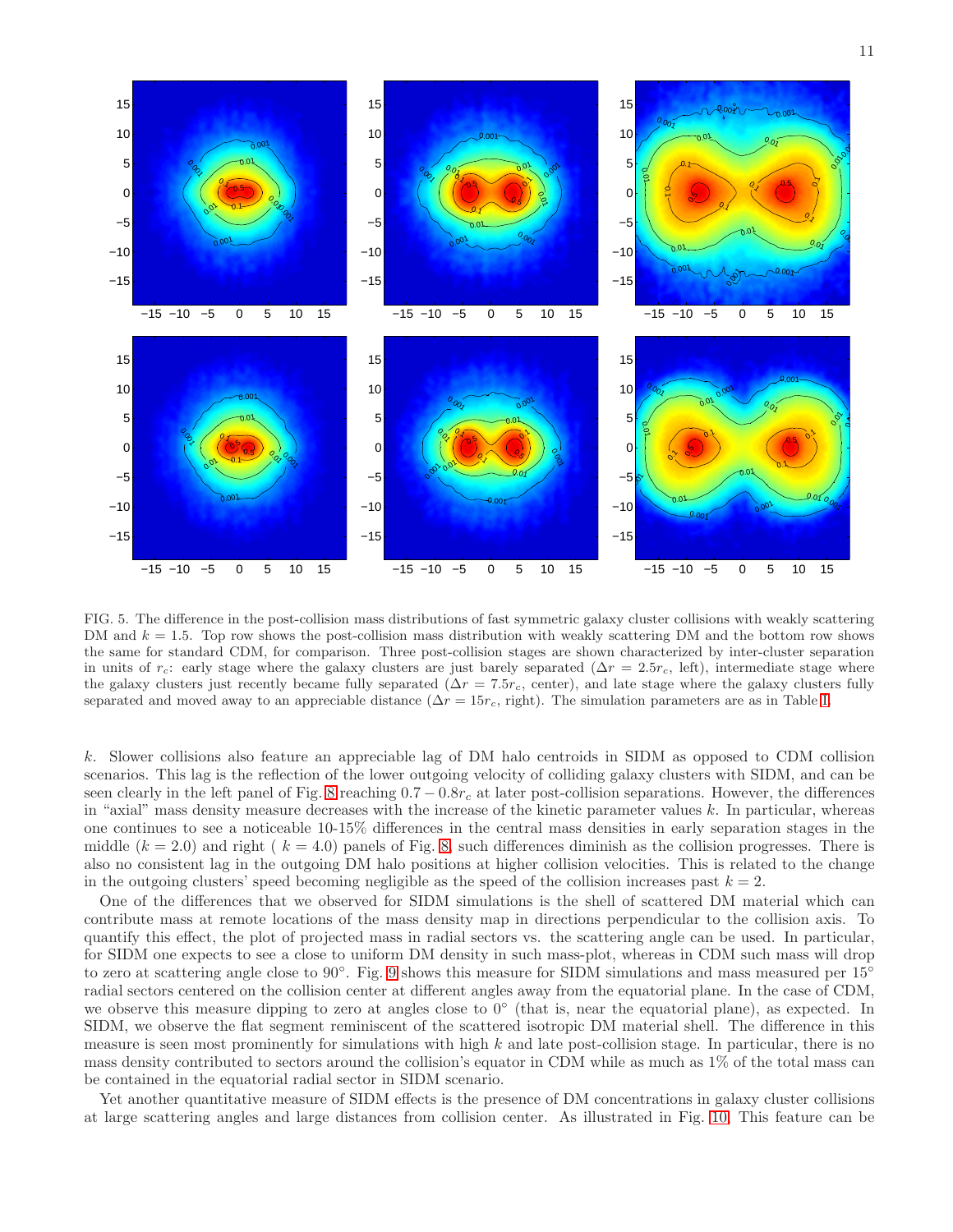

<span id="page-11-0"></span>FIG. 6. The difference in the post-collision mass distributions of fast symmetric galaxy cluster collisions with weakly scattering DM and  $k = 2.0$ . Top row shows the post-collision mass distribution with weakly scattering DM and the bottom row shows the same for standard CDM. Left panels show the mass distributions at early separation stage ( $\Delta r = 2.5r_c$ ), center panels show the mass distributions at intermediate separation stage ( $\Delta r = 7.5r_c$ ), and right panels show the mass distributions at late separation stage ( $\Delta r = 15r_c$ ). The distance scales are in the units of r<sub>c</sub>. The simulation parameters are as in Table [I.](#page-4-0)

quantified using plots of the mass distribution in projected mass density maps within a narrow 15° to 30° radial sector built around the equatorial plane of the collision, verses the distance from the collision center. Fig. [11](#page-13-2) shows such measure in the units of percentile of the total collision mass contained in such a sector  $[-30^{\circ}, 30^{\circ}]$  per  $r_c$  distance interval. Clear differences between SIDM and CDM are seen either in intermediate and late post-collision stages. The differences are the most profound in late stages of collisions of very fast galaxy clusters. In CDM in that case, there is practically no contribution in the right panel of Fig[.11](#page-13-2) (dashed line for  $\Delta r = 15r_c$ ), as expected, while for SIDM consistent concentration of DM is observed at the correct distances from the center (that is, the distance of the outgoing galaxy clusters). Note that the separation  $\Delta r$  in Fig. [11](#page-13-2) is that between the centers of the colliding galaxy clusters, so that the distance from the clusters to the collision center is  $\Delta r/2$ .

Finally, an interesting feature that can appear in astrophysical observations of galaxy cluster collisions due to SIDM is a ring surrounding the colliding galaxy clusters in galaxy cluster collisions observed along the collision axis. Such feature in our simulation can emerge at very late separation stages when the shell of scattered DM moves beyond the galaxy cluster's virial radius. Despite the weak magnitude of that effect, such ring-features may be the most dramatic effect of the self-interacting nature of DM. Fig. [12](#page-14-0) shows an example of such a feature in the tail of the radial mass profile of a simulation of a galaxy cluster collision observed along the axis of the collision. The size of that feature is just about 0.2% of peak-density, however, its remote location from the collision center may still render such features observable. In fact, we can approximately estimate the relative size of such a feature using the following formula,

<span id="page-11-1"></span>
$$
\frac{\sigma_{shell}}{\sigma_{max}} = \beta a \frac{\log(1+c) - c/(1+c)}{r/r_c},\tag{11}
$$

where a is the fraction of DM halos scattered into the shell, c is the galaxy cluster's concentration parameter,  $r$  is the current radius of the shell, and  $\beta \approx 0.5$  is a numerical factor. In formula [\(11\)](#page-11-1), we consider that a uniform spherical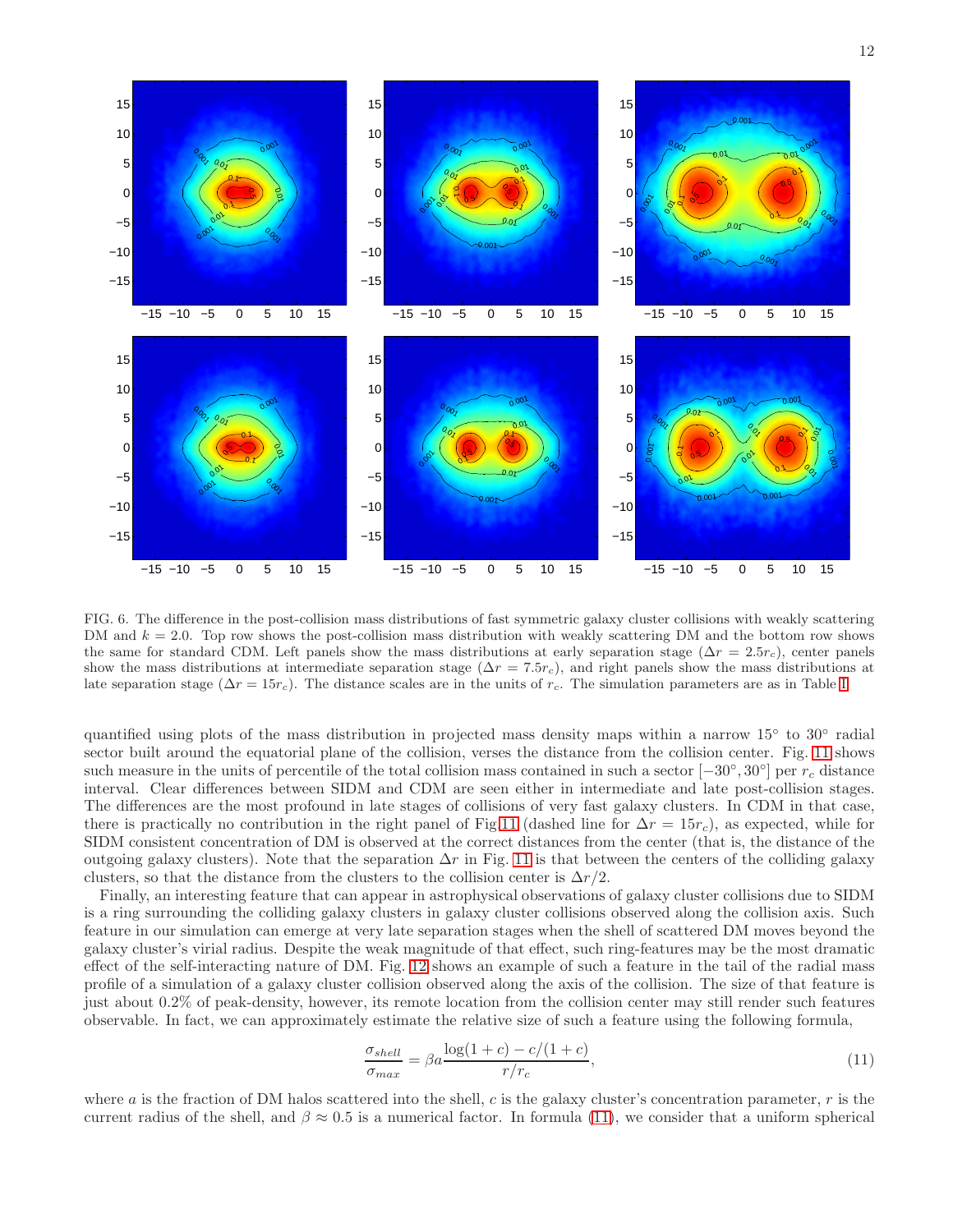

<span id="page-12-0"></span>FIG. 7. The difference in the post-collision mass distributions of fast symmetric galaxy cluster collisions with weakly scattering DM and  $k = 4.0$ . Top row shows the post-collision mass distribution with weakly scattering DM and the bottom row shows the same for standard CDM. Left panels show the mass distributions at early separation stage ( $\Delta r = 2.5r_c$ ), center panels show the mass distributions at intermediate separation stage ( $\Delta r = 7.5r_c$ ), and right panels show the mass distributions at late separation stage ( $\Delta r = 15r_c$ ). The distance scales are in the units of  $r_c$ . The simulation parameters are as in Table [I.](#page-4-0)



<span id="page-12-1"></span>FIG. 8. The projected mass density plotted along the line connecting the centers of the colliding galaxy clusters for the collisions with different values of the kinetic parameter  $k$  and different post-collision separation stages. Shown are such mass density plots for early  $(\Delta r = 2.5r_c)$ , intermediate  $(\Delta r = 7.5r_c)$  and late  $(\Delta r = 15r_c)$  post-collision separation stages, for weakly interacting DM (solid lines) and CDM (dashed lines), for  $k = 1.5$  (left),  $k = 2.0$  (center) and  $k = 4.0$  (right). The differences between interacting DM and CDM models focused upon in the main text are shown with the symbol "X". The CDM halos were first plotted at a fixed separation, and then the SIDM halos were plotted at the same post-collision time, in order to show the offsets between the centroids of the CDM and SIDM halos in galaxy cluster collisions.

shell of radius r, width (or shell-depth) h, and volume-density  $\rho$ , carrying a total mass  $M = 4\pi r^2 h \rho$ , appears in projected density maps as two components: a nearly uniform disk of total mass  $M_{disk} \approx 2\pi r^2 h\rho = \frac{1}{2}M$ , and a width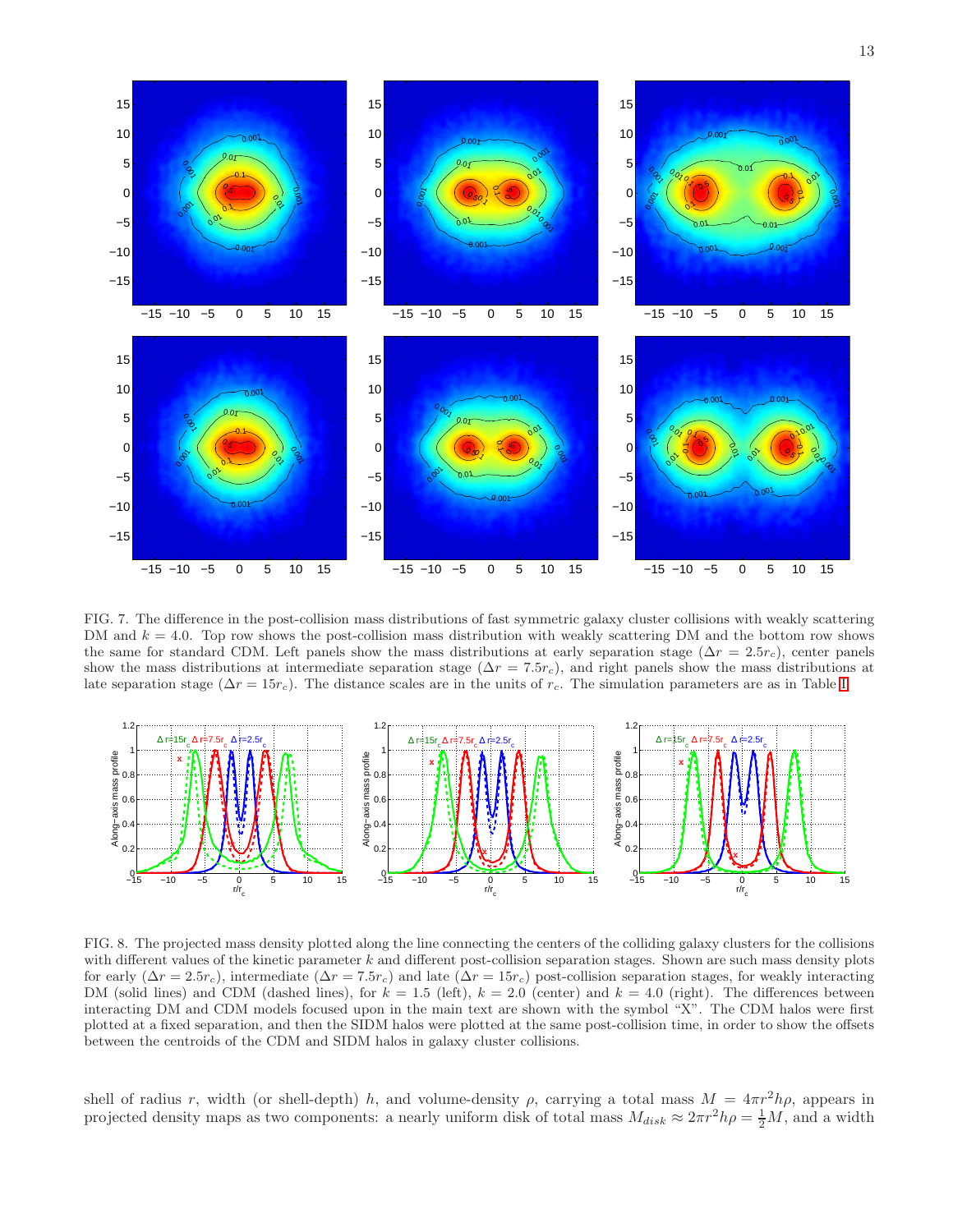

<span id="page-13-0"></span>FIG. 9. The plots of the mass contained in projected mass density maps in 15° degree sectors centered on the collision's center, as a function of the angle to the collision's equatorial plane, and shown as the percentile of the total density map's mass. Shown are the respective plots for early  $(\Delta r = 2.5r_c)$ , intermediate  $(\Delta r = 7.5r_c)$  and late  $(\Delta r = 15r_c)$  post-collision separation stages, for weakly interacting DM (solid lines) and CDM (dashed lines), for  $k = 1.5$  (left),  $k = 2.0$  (center) and  $k = 4.0$  (right). The differences between interacting DM and CDM models focused upon in the main text are shown with the symbol "X".



<span id="page-13-1"></span>FIG. 10. The presence of the shell of scattered DM material can be quantitatively detected by plotting the projected mass distribution in a narrow equatorial sector as the function of the distance from the collision's center. Shown in this illustration is such quantification, using two sectors covering  $[-15^{\circ}, 15^{\circ}]$  (bold dash-dotted line) and  $[-30^{\circ}, 30^{\circ}]$  (bold dotted line) angles around the equatorial plane (thin dashed line).



<span id="page-13-2"></span>FIG. 11. The plot of the distribution of mass in the projected density maps inside a [−30◦ , 30◦ ] sector around the collision's equatorial plane, as a function of the distance from the collision center. Shown are respective plots for intermediate ( $\Delta r = 7.5r_c$ ) and late  $(\Delta r = 15r_c)$  post-collision separations, for weakly interacting DM (solid lines) and CDM (dashed lines), for  $k = 1.5$ (left),  $k = 2.0$  (center) and  $k = 4.0$  (right).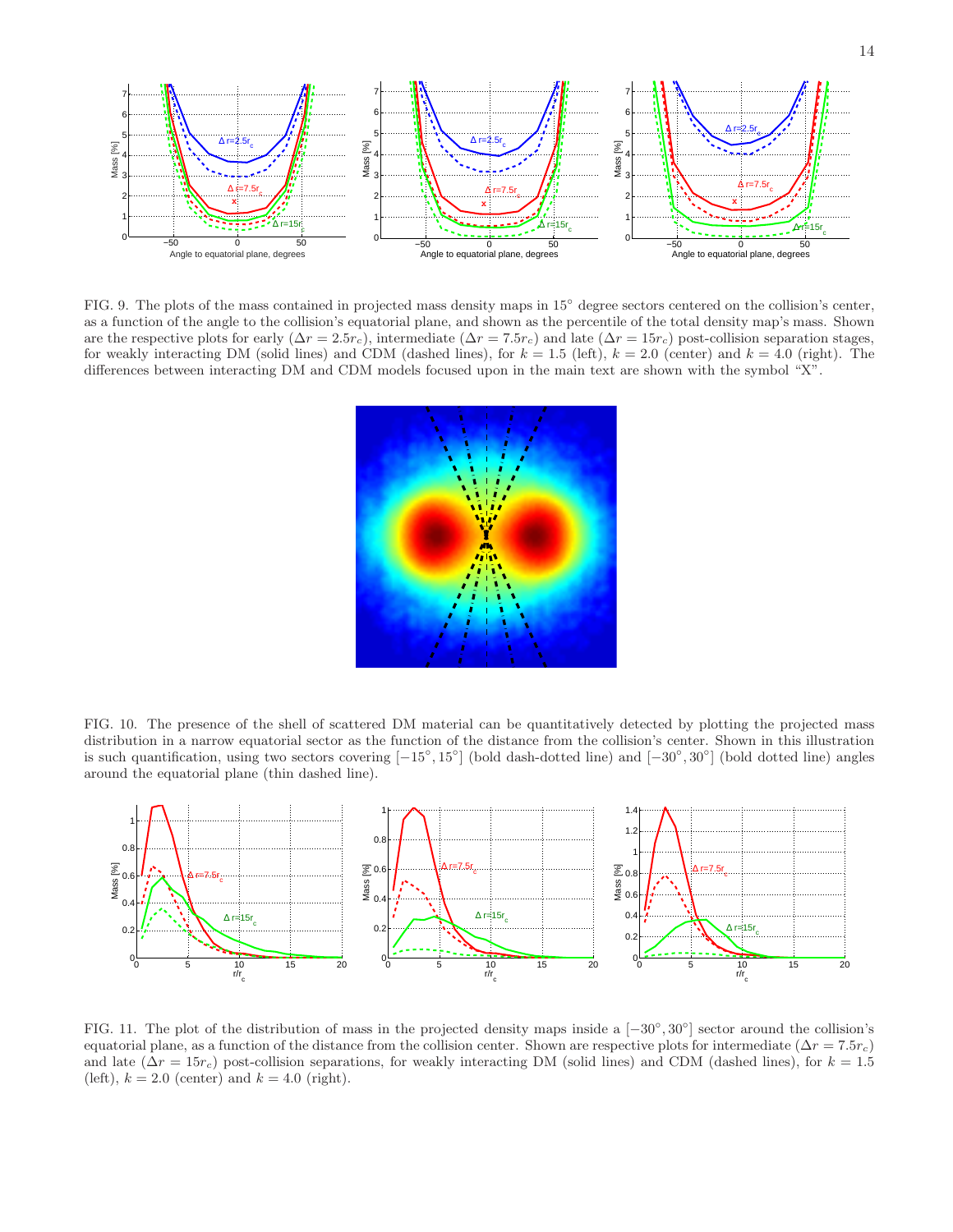

<span id="page-14-0"></span>FIG. 12. The scattered DM shell in the tail of the radial mass profile of a very high speed galaxy cluster collision seen along its collision axis, observed at very late post-collision stages. The thick black dash-dotted line illustrates the behavior of the galaxy clusters' mass profile at the boundary of the galaxy clusters, near and at the background density, and, thus, the behavior of the radial mass profile expected in the absence of DM scattering.

h circular rim with the remainder of the mass, that is, having the projected surface density of  $\sigma_{shell} \approx \frac{1}{2}M/(2\pi rh)$ . For a scattered DM shell carrying a fraction a of the total mass of the collided DM halos,  $M_{tot} \approx 2 \times 4\pi \rho_0 r_c^3 (\log(1 +$  $c$ ) –  $c/(1+c)$ , and having a width of  $h \approx 2r_c$ , we thus obtain  $\sigma_{shell} \approx a\rho_0 r_c^2(\log(1+c) - c/(1+c))/r$ . For a more general, nonuniform shell of scattered DM material, we write  $\sigma_{shell} = 2\beta a \rho_0 r_c^2 (\log(1+c) - c/(1+c))/r$ , where  $\beta \approx 0.5$ is a numerical factor defining the fraction of the mass contained in the circular rim for specific radial profile of the shell. Considering that  $\sigma_{max} \approx 2r_c\rho_0$ , we then can arrive at Eq. [\(11\)](#page-11-1). Eq. [\(11\)](#page-11-1) allows us to estimate the magnitude of such a scattered DM ring-like feature more generally between 0.1% and 2%. Interestingly, Ref. [\[29](#page-19-22)] reports observation of such a ring-like DM structure in the long-range reconstructions of the mass profile of the galaxy cluster CL 0024+17, having compatible magnitude between 1% and 5% .

## Optimal conditions for observation of SIDM effects

As discussed, we find that the most profound SIDM effects can be observed in galaxy cluster collisions in the space between the colliding galaxy clusters but not within them. These differences can be well described in terms of a spherical shell of singly-scattered DM particles engulfing the outgoing galaxy clusters and produced due to DM particle-particle scatterings during the central passage of the galaxy clusters. Such shells of scattered DM material may contain 10% to 20% of the entire collision mass without significantly distorting the outgoing galaxy clusters or their DM halos.

For galaxy cluster collisions observed during their early and intermediate post-collision separation stages, the parts of such DM shells scattered directly above and below the center of the collision, along the line of observation, contribute significantly to heavier and wider central regions of the projected mass density maps of such SIDM galaxy clusters, as shown in Figs. [5-](#page-10-0)[8.](#page-12-1) These differences are very substantial and may account the changes relative to CDM scenarios of up to 10%-20%. Up to 2-fold increase can be observed in such central densities in late separation stages in galaxy cluster collisions with lower collision velocity. Lag of centroids of DM halos can be also observed for SIDM and slower collisions ( $k \approx 1.5$ ), but not fast collisions ( $k \ge 2$ ). These are quantitatively measurable by means of projected mass plots on the axial line connecting the centers of the colliding galaxy clusters, as shown in Fig. [8.](#page-12-1)

A qualitative new feature observed for SIDM is the presence of expanding shells of scattered DM material engulfing the outgoing galaxy clusters in such galaxy cluster collisions. Such shell contributes mass densities at 0.1%-5% peakdensity levels at very large distances and large scattering angles relative to the collision center. This feature can be quantified using the azimuthal plots of the mass distribution in projected mass density maps relative to the collision center, and the plots of mass distribution within small (for example, 30◦ ) radial sectors surrounding the equatorial plane of the collision, as shown in Figs. [9](#page-13-0)[-11.](#page-13-2) In such cases, significant deviations from CDM are observed in late post-collision clusters. Whenever the shell of scattered DM materials moves into the region of constant background, a ring-like DM structure can emerge in the mass density observed along the collision axis.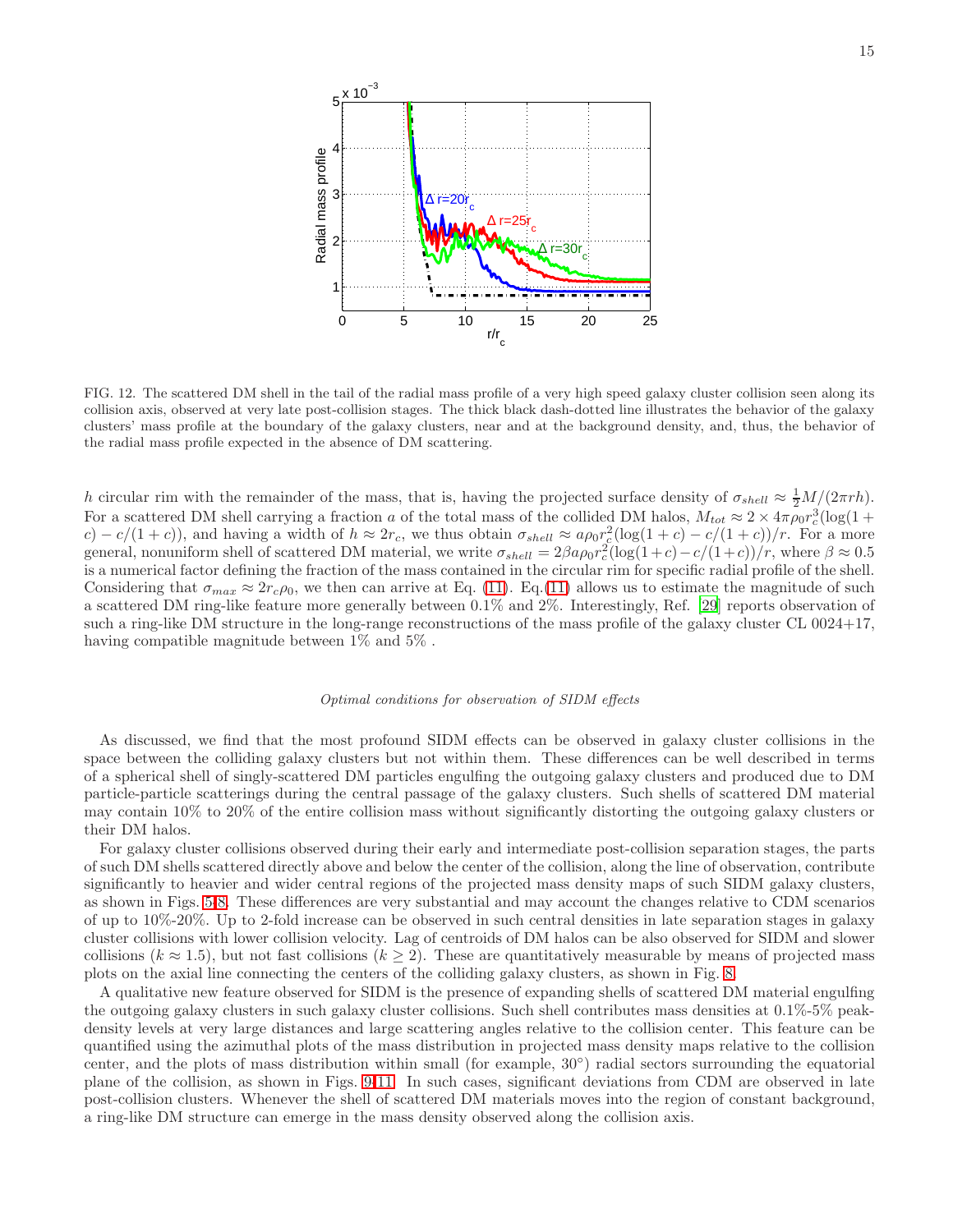Given these observations, the conditions for best chance of observing such features comprise collisions of galaxy clusters at high speed, during intermediate or late post-collision separation stages. With respect to the collisions' speed, the higher  $k$  above 2.0 may be preferred because they lead to much lesser gravitational disruption of colliding galaxy clusters. The higher speed of the collision does not affect the DM particle-particle scattering redistributing DM particles azimuthally, as such speed cancels out from the DM particle-particle scattering, but reduces the efficiency of gravitational effects. Tables [II](#page-15-1) and [III](#page-15-2) list the initial in-fall and the closest-approach speed corresponding to different values of k for different total masses of the collision  $M_{tot}$ . As can be seen from these tables, for very heavy galaxy clusters the initial speed required to achieve  $k \approx 2-4$  is high but not prohibitively so. Such speeds can be achieved if the galaxy clusters collide after in-falling towards an element of the large-scale structure or within the context of galaxy clusters' relative motion within a superstructure such as galaxy supercluster. Examples of galaxy cluster collisions hypothesized to have occurred near a filament are known in the literature [\[40\]](#page-19-21). Note that while the closest-approach speeds may seem to be high on first inspection, most of such speed is the speed gained due to gravity during in-fall.

<span id="page-15-1"></span>TABLE II. The initial clusters' in-fall speeds in relation to the collision's kinetic parameter k and the collision's total mass  $M_{tot}.$ 

|  |  | k $10^{15} M_{\odot}$ $5 \cdot 10^{14} M_{\odot}$ $10^{14} M_{\odot}$ $5 \cdot 10^{13} M_{\odot}$ $10^{13} M_{\odot}$ |  |
|--|--|-----------------------------------------------------------------------------------------------------------------------|--|
|  |  | 1 0 kmps 0 kmps 0 kmps 0 kmps 0 kmps                                                                                  |  |
|  |  | 2 2100 kmps 1700 kmps 1000 kmps 800 kmps 470 kmps                                                                     |  |
|  |  | 4 3600 kmps 2900 kmps 1700 kmps 1400 kmps 780 kmps                                                                    |  |
|  |  | 8 5600 kmps 4400 kmps 2500 kmps 2100 kmps 1200 kmps                                                                   |  |

<span id="page-15-2"></span>TABLE III. The closest approach relative collision speeds in relation to the the collision's kinetic parameter  $k$  and the collision's total mass  $M_{tot}$ .

|  |  | k $10^{15} M_{\odot}$ $5 \cdot 10^{14} M_{\odot}$ $10^{14} M_{\odot}$ $5 \cdot 10^{13} M_{\odot}$ $10^{13} M_{\odot}$ |
|--|--|-----------------------------------------------------------------------------------------------------------------------|
|  |  | 1 4200 kmps 3300 kmps 1900 kmps 1500 kmps 900 kmps                                                                    |
|  |  | 2 5900 kmps 4700 kmps 2800 kmps 2200 kmps 1300 kmps                                                                   |
|  |  | 4 8400 kmps 6600 kmps 3900 kmps 3100 kmps 1800 kmps                                                                   |
|  |  | 8 11900 kmps 9300 kmps 5500 kmps 4400 kmps 2600 kmps                                                                  |

## <span id="page-15-0"></span>IV. SUMMARY AND DISCUSSION

In this work, we performed study of possible configurations of post-collision mass distributions in high-speed galaxy cluster collisions with respect to different hypothetical self-interaction strengths of DM.

All such scenarios can be characterized essentially by two main parameters comprising the ratio of the kinetic and gravitational energy of the collision,  $k$ , and the fraction of DM halo mass scattered in the collision by DM particle-particle interactions, a.

With respect to the kinetic parameter k, we observe three main regimes of collisions. Collisions with very high speed,  $k > 2$ , feature the galaxy clusters passing through each other with little gravitational disturbance. The azimuthal DM particles redistribution effect of weak DM self-scattering is clearly discernible in this setting. For collisions with  $2 > k > 1$ , gravitational effects produce "fan-out" DM ejecta mostly confined to small scattering angles in forward and backward cones of the collision. In that case, DM self-scattering effects can manifest themselves as discernible new mass concentrations either in central and equatorial regions of the collisions' projected mass density maps, where the efficiency of the gravitational DM scattering is the lowest. For yet slower collisions, the kinetic energy of the colliding clusters is insufficient to provide for their post-collision separation and rapid mergers are observed with significant and disperse gravitational ejecta of complex shapes and large extents.

With respect to the strength of DM self-interactions, we find that for strong DM self-scattering in which 50% or more of DM halo mass suffers non-gravitational scattering during the passage,  $\sigma_{DM}/m_{DM} > 2cm^{-2}g$ , the DM halos are destroyed in the passage. This disruption is severe and results in formation of a single common halo composed of heated DM material. As such, this outcome is far beyond the limited effects such as changes in mass-to-light ratio or a lag of DM halo centroids previously discussed in the literature. Instead, complete and rapid reorganization of the entire DM halo of the colliding galaxy clusters is observed. For weak DM self-scattering in which 10% to 20% of DM halo particles suffer a non-gravitational scattering,  $\sigma_{DM}/m_{DM} < 0.5 cm^{-2}g$ , the formation of spherical shells of DM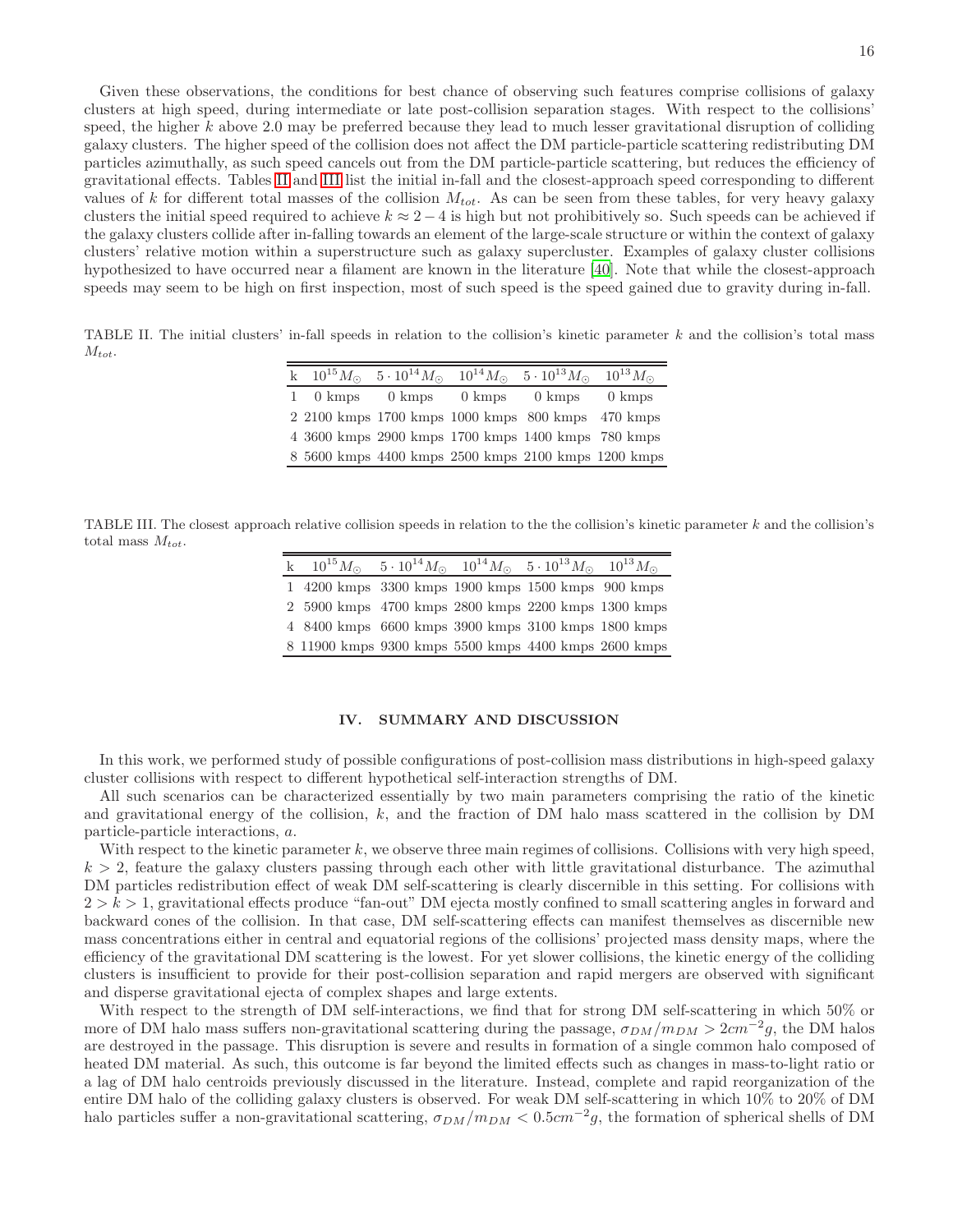particles is observed. This can be understood as the outcome of DM particle-particle scattering during the time of DM halos' central passage through each other, under the conditions of the mean free path of DM particles being significantly greater than the size of the halos,  $a \ll 1$ . The shell of such scattered DM material can be observed in the projected mass density maps such as obtained via gravitational lensing under certain conditions. The said DM structure can be discerned in the projected mass density maps as DM contributions at very large scattering angles and large distances from the collision center or as extended disk and ring-like structures of the size comparable to the post-collision separation of outgoing galaxy clusters. Such features are forbidden in purely gravitational collisions, as discussed above. Such DM self-scattering structures can admit up to 20% of the collision's total mass before any significant disruptions begin to be noticeable in the main galaxy clusters' halos. The remote location of the scattered DM shell either from the outgoing galaxy clusters or central hot ICM may allow such structures to be seen experimentally despite their weak magnitude. The survey of the literature on weak and strong gravitational lensing reconstructions of mass profiles of colliding galaxy clusters shows that the presence of DM densities at large scattering angles and large distances indeed is a wide-spread feature of such observations. For instance, the reconstructed projected mass density of the colliding galaxy clusters A754 and A520 show both very significant off-axial concentrations of DM at scattering angles close to  $90°$  and at the same distance from the collision center as the collided galaxy groups [\[31,](#page-19-8) [40\]](#page-19-21). Combined weak and strong lensing reconstructions of the mass density of the Bullet cluster shows large diffuse DM mass concentration in between the outgoing galaxy groups, having disk shape and the size once again similar to the separation of the galaxy groups [\[25](#page-19-5)]. Yet more interesting observation has been produced in recent reconstruction of the mass profile of strongly lensing galaxy cluster CL0024+017, now figured as colliding galaxy clusters seen along the axis of the collision, performed to large distances from the center [\[29](#page-19-22)]. Such reconstruction implicated a weak ring-like DM structure existing around the collided galaxy clusters, as shown in Fig. 7 and Fig. 10 of Ref. [\[29\]](#page-19-22). The structure is consistent with the features observed in simulations in this work and has the magnitude of 1-5%. It is possible to suggest an interpretation of that structure as the remains of a shell of scattered DM material generated in such an ancient galaxy cluster collision.

### ACKNOWLEDGMENTS

This work was supported in part by the American Physical Society International Travel Grant Award Program (APS ITGAP) and in part by the US Department of Energy under Contract NO. DE-FG02-03ER41260. This research also used the resources of the National Energy Research Scientific Computing Center (NERSC), which is supported by the Office of Science of the U.S. Department of Energy under Contract No. DE-AC02-05CH11231. YM also would like to acknowledge the support from the Bilim Akademisi—The Science Academy (Istanbul, Turkey) young investigator award under the BAGEP program.

#### <span id="page-16-0"></span>Appendix A: Dark Matter Particle Scattering Algorithm and Particle Mesh Algorithm

<span id="page-16-1"></span>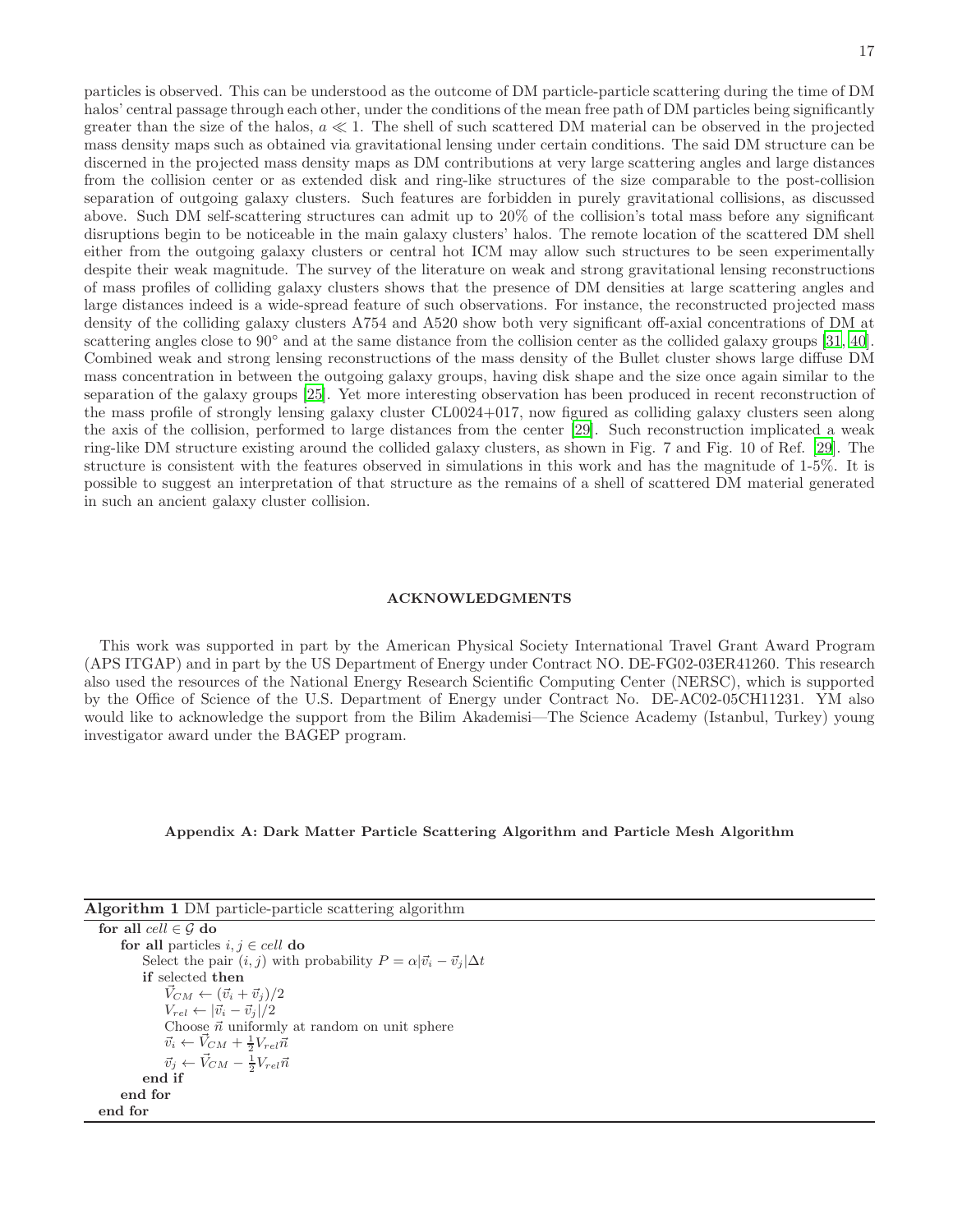**Algorithm 2** Particle Mesh algorithm for  $N$ -body gravitational dynamics

Require: simulation parameters  $M_{tot}$ , N1, N2,  $\Delta V$ 2,  $\Delta R$ 1,  $\Delta R$ 2,  $\Delta b$ **Require:**  $\mathcal{G}$  is a cubic 3D grid of size  $D^3$ **Require:**  $list \leftarrow \{(\vec{r}_i, \vec{v}_i)\}\$ is the list of particles' position and velocity vectors {Form initial particle distributions for the two colliding clusters}  $list1 \leftarrow N1$  random particles from the standard equilibrium profile (Section IIA)  $list2 \leftarrow N2$  random particles from the standard equilibrium profile (Section IIA)  $scaling1 \leftarrow ((M_{tot}N1/(N1+N2))/M_{std})^{1/3}$  $scaling2 \leftarrow ((M_{tot}N2/(N1+N2))/M_{std})^{1/3}$ Update all particles in  $list1 : \vec{r}_i \leftarrow \vec{r}_i \cdot scaling1, \vec{v}_i \leftarrow \vec{v}_i \cdot scaling1$ Update all particles in  $list2 : \vec{r}_i \leftarrow \vec{r}_i \cdot scaling2, \vec{v}_i \leftarrow \vec{v}_i \cdot scaling2$ Update all particles in  $list1 : (\vec{r_i})_x \leftarrow (\vec{r_i})_x - \Delta R1$ ,  $(\vec{r_i})_y \leftarrow (\vec{r_i})_y - \Delta b$ Update all particles in  $list2 : (\vec{r_i})_x \leftarrow (\vec{r_i})_x + \Delta R2$ {Calculate initial in-fall velocities}  $\Delta R \leftarrow \Delta R1 + \Delta R2$  $E_G \leftarrow \frac{G(M_{tot})^2}{\Delta R}$  $\frac{M_{tot})^2}{\Delta R} \left( \frac{N1}{N1+N2} \right) \left( \frac{N2}{N1+N2} \right)$  $V2 \leftarrow \frac{2E_G}{M_{tot}} + \Delta V2$ Update all particles in  $list1: (\vec{v}_i)_x \leftarrow (\vec{v}_i)_x + \sqrt{\frac{N2}{N1}}V2$ Update all particles in  $list2: (\vec{v}_i)_x \leftarrow (\vec{v}_i)_x - \sqrt{\frac{N1}{N2}V2}$  $list \leftarrow \{list1, list2\}$ {Main simulation loop} while  $t < t_{max}$  do  $\Delta t \leftarrow \min(\Delta t_{max}, \Delta r_{max}/\max(|\vec{v}_i|))$ Discard the particles that moved out of the bounds of  $G$ Distribute the particles in  $list = \{\vec{r_i}, \vec{v_i}\}$  into the cells of grid G based on  $\vec{r_i} \in cell, n(\vec{x}) \leftarrow list\{\vec{r_i}\}$  $\tilde{n}(\vec{k}) \leftarrow FFT(n(\vec{x}))$  $\tilde{\Phi}(\vec{k}) \leftarrow -4\pi \tilde{n}(\vec{k})/k^2$  (but set  $\tilde{\Phi}(0) \leftarrow 0$ )  $\Phi(\vec{x}) \leftarrow iFFT(\tilde{\Phi}(\vec{k}))$ For all particles in  $list : \vec{a}_i \leftarrow -G \nabla \Phi(\vec{r}_i)$  $\Delta t \leftarrow \min(\Delta t, \Delta v_{max}/\max(|\vec{a}_i|))$ Update all particles in  $list : \vec{v}_i \leftarrow \vec{v}_i + \vec{a}_i \Delta t$ Evaluate particle-particle scatterings using Algorithm [1](#page-16-1) Update all particles in  $list : \vec{r_i} \leftarrow \vec{r_i} + \vec{v_i} \Delta t$  $t \leftarrow t + \Delta t$ end while

## <span id="page-17-0"></span>Appendix B: Convergence and accuracy of the numerical integration method with respect to the SIDM effects

The Particle Mesh algorithm used in this work can experience accuracy loss at small scales due to the finite size of the meshgrid used for approximating the dynamical equations. To control for this effect and its impact on the SIDM features elucidated in this work, we simulate the fast CDM and symmetric-central-weak SIDM scenarios from Table [I](#page-4-0)  $(k = 1.6)$  with different sizes of the meshgrid ranging from  $D = 100^3$  to  $D = 600^3$  points, and different numbers of particles used in the simulation from  $N = 100 \cdot 10^3$  to  $N = 400 \cdot 10^3$ .

The results of these numerical experiments are shown in Figs. [13](#page-18-7) and [14.](#page-18-8) The red and green curves represent the symmetric-central-weak SIDM results and the fast CDM results, respectively. Here, the distance between the centers of the outgoing galaxy clusters is given by  $\Delta r = 15r_c$ , corresponding to the late separation stage as defined in the main text. In Fig. [13,](#page-18-7) the dotted, dash-dotted, dashed and solid lines represent the different sizes of the meshgrid as  $D = 100^3, 200^3, 400^3$  and 600<sup>3</sup>, respectively, while the number of particles is fixed at  $N = 200 \cdot 10^3$ . In Fig. [14,](#page-18-8) the dotted, dash-dotted and dashed lines represent the different numbers of particles used in the simulation as  $N = 100 \cdot 10^3, 200 \cdot 10^3$  and  $400 \cdot 10^3$ , respectively, while the size of the meshgrid is fixed at  $D = 400^3$  points.

We observe that in all cases sufficient convergence is achieved by  $D = 400^3$  and  $N = 200 \cdot 10^3$ , which is the choice of the parameers used in the simulations in this work. The axial (along-the-collision-axis) mass distributions and the sector-azimuthal mass distributions, as introduced in the main text, are not very sensitive to the above simulation parameters, whereas the only significant difference in these quanities is observed for the grid size of  $D = 100<sup>3</sup>$ . The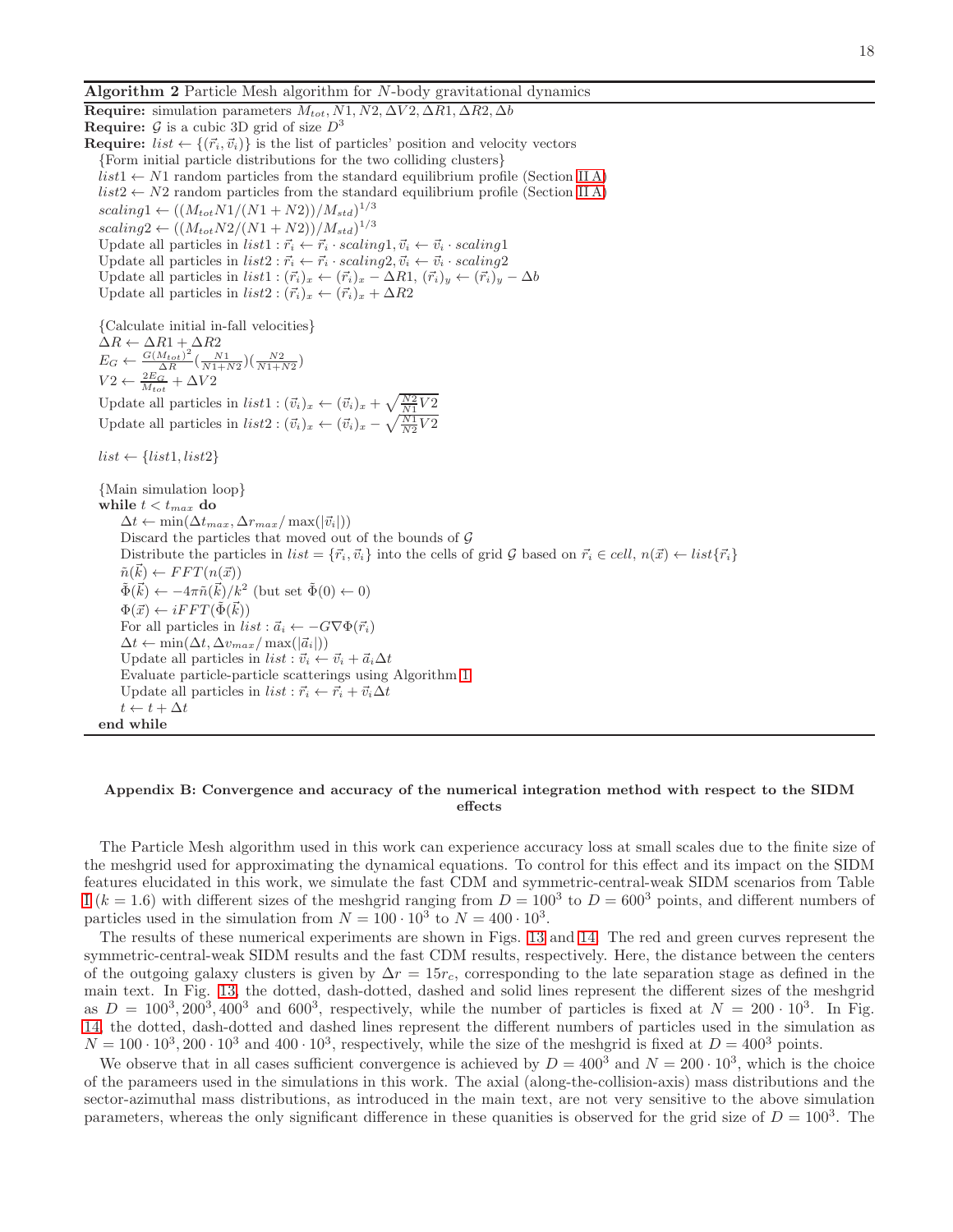radial distribution of DM mass in the equatorial sector of the projected mass density maps is more sensitive, due to the original smallness of that effect. However, even in that case  $D = 400^3$  and  $N = 200 \cdot 10^3$  suffice to achieve acceptable convergence.



<span id="page-18-7"></span>FIG. 13. The three SIDM-versus-CDM effects in axial (left), azimuthal (center), and radial (right) distribution of dark matter in a high speed galaxy cluster collision inspected with respect to varying Particle Mesh algorithm's grid size, using  $N = 200 \cdot 10^3$ particles in all simmulations. Red lines are for SIDM and green lines are for CDM simulations. The convergence of the simulations past the grid sizes of  $D = 400^3$  is clearly seen.



<span id="page-18-8"></span>FIG. 14. The three SIDM-versus-CDM effects in axial (left), azimuthal (center), and radial (right) distribution of dark matter in a high speed galaxy cluster collision inspected with respect to varying the number of particles in the simulation. Red lines are for SIDM and green lines are for CDM simulations. The convergence of the simulations past  $N = 200 \cdot 10^3$  particles is clearly seen in all cases.  $D = 400^3$  has been used in all these simulations.

- <span id="page-18-0"></span>[1] G. Bertone, D. Hooper, and S. J, Physics Reports 405, 279 (2005).
- <span id="page-18-1"></span>[2] L. Baudis, Nuclear Physics B 235-236, 405 (2013).
- <span id="page-18-2"></span>[3] M. R. Buckley and P. J. Fox, [Physical Review D](http://dx.doi.org/10.1103/PhysRevD.81.083522) 81, 083522 (2010).
- [4] R. Cyburt, B. Fields, V. Pavlidou, and B. Wandelt, [Physical Review D](http://link.aps.org/doi/10.1103/PhysRevD.65.123503) 65, 123503 (2002), [arXiv:0203240 \[arXiv:astro-ph\].](http://arxiv.org/abs/0203240)
- [5] C. S. Kochanek and M. White, Astrophysical Journal 534, 514 (2000).
- [6] A. Pontzen and F. Governato, Nature 506[, 171 \(2014\).](http://dx.doi.org/10.1038/nature12953)
- [7] B. D. Wandelt, R. Dave, C. R. Farrar, P. C. McGuire, D. N. Spergel, and P. J. Steinhardt, arXiv:astro-ph/0006344 (2000).
- [8] N. Yoshida, V. Springel, and S. D. M. White, Astrophysical Journal 535, L103 (2000).
- [9] R. Massey, L. Williams, R. Smit, M. Swinbank, T. Kitching, and D. Harvey, Monthly Notices of the Royal Astronomical Society 449, 3393 (2015).
- [10] Y. Mishchenko and C.-R. Ji, [Physical Review D](http://dx.doi.org/10.1103/PhysRevD.68.063503) 68, 063503 (2003).
- [11] L. L. R. Williams and P. Saha, [Monthly Notices of the Royal Astronomical Society](http://dx.doi.org/ 10.1111/j.1365-2966.2011.18716.x) 415, 448 (2011).
- <span id="page-18-3"></span>[12] D. H. Weinberg, J. S. Bullock, F. Governato, R. K. de Naray, and A. H. G. Peter, Proceedings of the National Academy of Sciences of the United States of America 112, 12249 (2015).
- <span id="page-18-4"></span>[13] R. Foot, [Physics Letters B](http://dx.doi.org/10.1016/j.physletb.2013.11.019) **728**, 45 (2014).
- <span id="page-18-5"></span>[14] M. V. Medvedev, Physical Review Letters **113**, 071303 (2014).
- <span id="page-18-6"></span>[15] W. A. Dawson, Astrophysical Journal 772, 131 (2013).